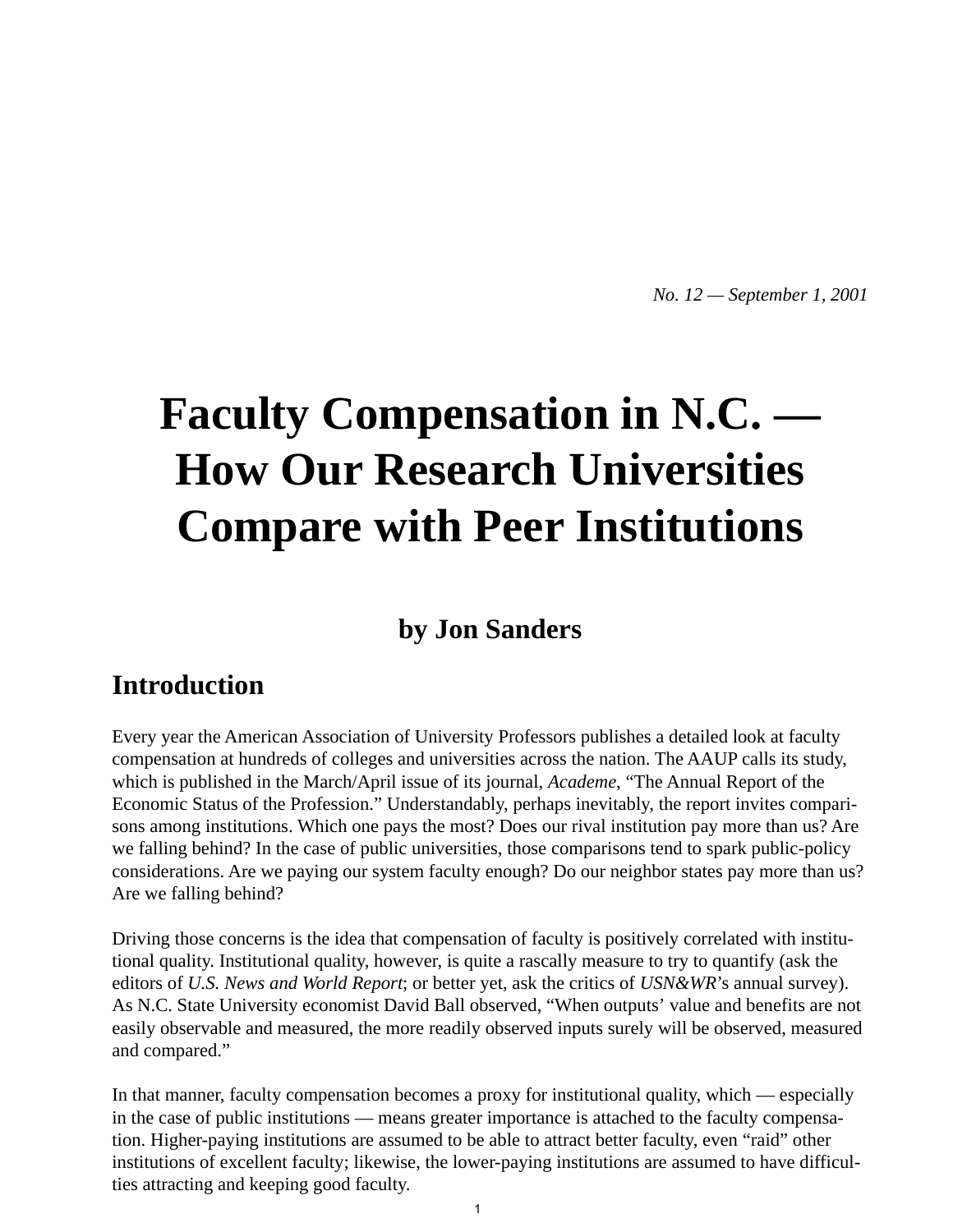The problems with those situations are many, and most stem from the fact that the assumptions are too simplistic. Compensation is just one of the many factors that go into a professor's decision of where to teach. Even if compensation were the sole determinant, however, it still would not be particularly enlightening to compare raw compensation averages at one area to another, because areas differ in terms of costs of living, sometimes dramatically so.

This research paper makes no pretenses of being able to quantify either institutional quality or any of the many other factors that go into deciding where to teach. Instead it eliminates some of the impediments to making compensation comparisons and provide differing angles from which to assess the issue. From one angle it adjusts the raw compensation data according to an index of the cost of living at each institution's area, from another it adjusts the raw compensation data according to an index of the quality of life in those areas, and from a third it examines the recent history in compensation increases. The goal is not to proclaim a particular university is the absolute 17th best in the country according to its placement in one of my lists; it is to provide a slightly less fuzzy look at the big picture. It is to replace the distorted Picasso of institutional-quality comparisons in terms of compensation with a Monet impression of how institutions compare compensation-wise.

## **Methods**

In 1993, the Office of Institutional Research of the University of North Carolina at Chapel Hill completed a study of faculty salaries at Research I universities (so classified by the Carnegie Foundation for the Advancement of Teaching), adjusted according to the cost of living at each university's area, for the academic year 1992-93. Starting in 1996 the Pope Center issued follow-ups to that study, using similar methodology; this is the latest of those. The Pope studies have not been without controversy, usually centering on the methods used for adjusting compensation data for cost-ofliving. Generally about one-fourth of the institutions are in cities not included in the ACCRA survey; without finding some way to include them, it leaves a gaping hole in the comparisons. How to fill in the gaps, however, is also a problem. In the past the cost of living for an area not included in the ACCRA report was extrapolated using that of similar, nearby areas on the report; e.g., if City A wasn't included, but City B and City C were, the average between City B and City C was used for the extrapolated cost of living in City A. The process was awkward, but it was done in the spirit of improving the comparison by including as many universities as possible.

The last Pope study tried a different source for cost-of-living data, VirtualReality.com, which featured more than twice as many urban areas as ACCRA, as a way of avoiding the extrapolation problem. VirtualReality.com's data were comprehensive enough to attempt to answer a different criticism of the Pope studies, that being the assumption that professors must live in the city in which their employing university resides. Where VirtualReality.com provided multiple data points for nearby cities and towns to a university, a composite cost-of-living datum based on those data points weighted by the populations in those cities and towns was used. The idea, based on the ballyhooed recruitment aspect of compensation, was to create a weighted value that represented the living choices presented professors courted by the university. This method, although a more practical way of approaching the question, was still unsatisfactory because VirtualReality.com didn't contain all possible choices.

Furthermore, the nature of these studies is not to pretend to put forth an absolute categorization of employment desirability of universities; as stated above, there are many other factors going into choosing where to work than strictly compensation, so an absolute categorization is impossible. Instead, it is to provide a broader picture than raw compensation data alone of how universities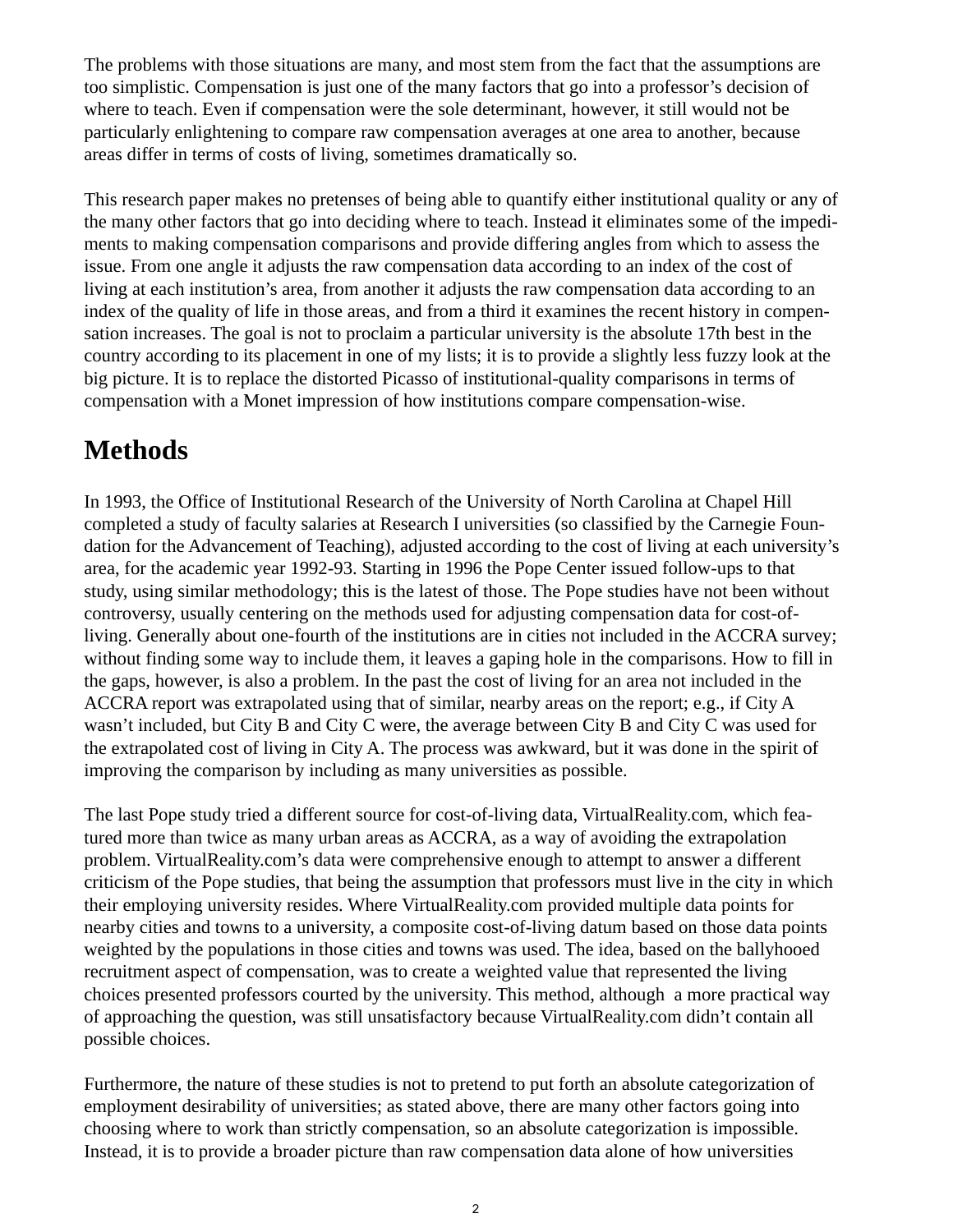compare by trying to incorporate a few of those other aspects (and, in the process, by showing how difficult it is to account for all those other aspects).

The above is not the entire reason the Pope Center has returned to ACCRA over VirtualReality.com this year. First, VirtualReality.com was not as accessible this year as it was for the previous study. Also, this study compares this year's results with the OIR's, which used ACCRA. Using ACCRA this year would provide a better comparison.

ACCRA provides a composite index of cost-of-living for each urban area in its survey; it is based upon the prices in that area of housing, utilities, certain grocery items, transportation, health care, and miscellaneous goods and services. A composite index of 100.0 percent is the national average; anything higher is more costly than the national average, and anything lower is less costly. To adjust compensation according to ACCRA's composite index, the raw compensation number was divided by the ACCRA composite index, which would deflate compensation in a more expensive area and inflate the compensation in a less expensive area. Doing that allowed the comparing of institution's compensation in terms of purchasing power. Incidentally, ACCRA, which is an association of chambers of commerce, publishes its quarterly index so that members may compare purchasing power in order to help them recruit and retain businesses.

To account for those areas not included in the ACCRA survey, the cost-of-living datum provided by ACCRA for a nearby, similar area was used as a substitute. This substitution is necessarily subjective, based upon the area's general proximity and on the cost-of-living data for the adjacent cities. In general, a substitute was chosen only if it reflected a general trend in the cost-of-living in the surrounding area and if the substitute were reasonably close to the area. If there were varying costs-ofliving figures for reasonably close, similar substitute areas, the lowest among them was chosen to risk inflating compensation at the university there (since the focus of this study is North Carolina, inflating the N.C. schools' compensation would run the risk of providing an overly optimistic picture). Table 4 lists the substitutions that were made.

The Pope Center began using the index from *Places Rated Almanac*, by David Savageau, for its comparisons in 1999. PRA compares over 350 metropolitan areas according to "nine factors most of us would agree influence livability in metropolitan North America": costs of living, transportation, jobs, education, climate, crime, arts, health care, and recreation. As stated in the previous study, this index "encompasses a broad range of positive and negative factors that tend to affect people's decision making," but nevertheless it "does not include every possible reason why a professor might be drawn to a particular university (such as the desire to work with certain scholars, or to be near family members)."

The PRA index allows for the comparison of compensation in different areas according to the desirability of living in those areas. It allows a comparison of how much "quality of life" a dollar of compensation can buy at each location. PRA provides a numerical index for each metropolitan area in its survey that is a based upon how highly that area scored in all nine of its factor categories (in comparison with all the others in each category). The Triangle receives a high livability rating in PRA: sixth best (with a numerical index of 74.03). Here also the raw compensation figure was divided by the index number.

The PRA index data is from 1999, the last year it was updated. Also, in the nature of comparing how things have changed in research compensation since the original OIR study of 1993, this report creates a quality-of-life comparison for 1992-93 compensation of the same universities using the 1993 PRA. Because the almanac that year did not create an index based on the area's overall score,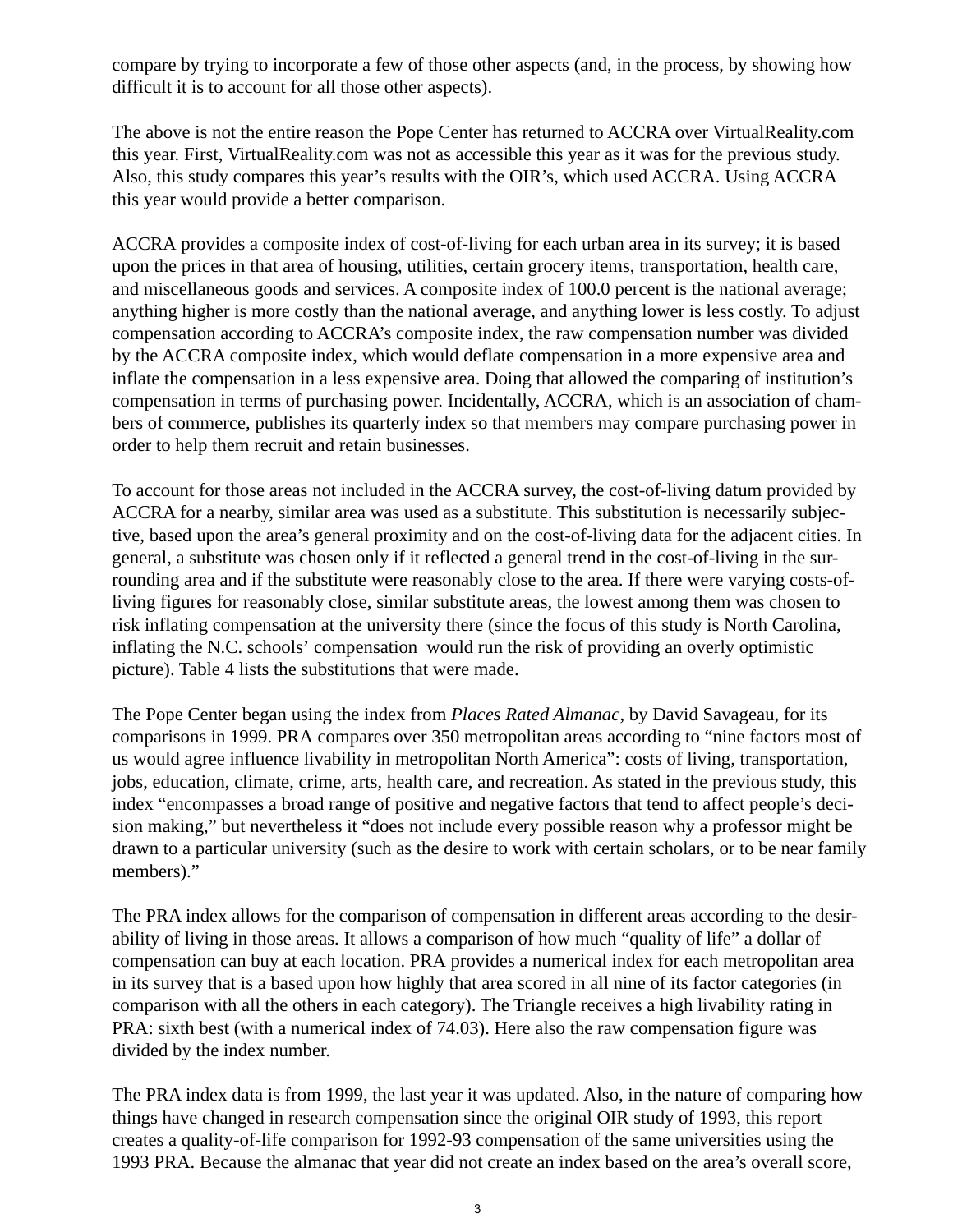one had to be created. Again, the Triangle received a high livability rating, which was sixth best (with an index of 70.53).

Also, as with the purchasing-power comparisons made using ACCRA data, there were several areas not included among the list of areas rated by PRA. As with the previous survey, substitute areas were chosen for the ones omitted. Table 8 lists the substitutions that were made.

As done by the OIR study in 1993 and subsequent Pope studies, classifications by the Carnegie Foundation for the Advancement of Teaching were used to select the universities for the comparisons. This year's study includes universities considered "Doctoral/Research-Extensive" by the Carnegie Foundation under its 2000 classifications (formerly known as "Research I.") The Carnegie Foundation is currently in the process of updating its classification methodology (it plans to offer an extensively revised version later this decade). For this report's comparison purposes, the "Doctoral/ Research-Extensive" classification is more comprehensive than the"Research I" classification, including 150 different institutions compared with 89 used in the last Pope study. Even with the changes, the Carnegie Foundation classifications are reasonable categorizations, and the universities included therein can reasonably be considered peer institutions. (In the purchasing-power comparisons, asterisks denote which universities were included in the original 1992-93 study.)

The faculty salary and compensation data used for these comparisons were provided by the American Association of University Professors's annual survey, published in *Academe* in the March/April 2001 edition. The original OIR study relied on AAUP data for salary in 1993, and the AAUP's annual survey is always comprehensive. For each school responding to the survey (not all do), the AAUP lists separate average salary and compensation figures for full-time full professors, associate professors and assistant professors. Compensation is salary plus major fringe benefits, including dependents' benefits and tuition reimbursement plans.

Still, it is important to note, as the AAUP did in its 1996-97 study, that "immense amounts of information are hidden in the broad averages." The data are averages across the disciplines at each university, even though some disciplines (such as law, engineering, and physical sciences) require higher pay for faculty than others (such as design, elementary education, and social sciences). Also not reflected in the data are the years of experience among each institution's faculty, gender ratios among the faculty, the role of unions in wage determination, and many other factors. Purchasingpower and quality-of-life comparisons provided here cannot address any of these "hidden" factors.

# **Results**

At the end of this report are the tables on which this analysis is based. It is worth repeating that the rankings are, as stated above, useful only insofar as they give a good, general picture of how institutions compare in terms of salaries and compensation. For that reason this analysis will concern itself only with quintiles in the tables (top fifth, middle fifth, etc. — denoted in the tables by separating lines) rather than the actual numeric ranking given.

## **Purchasing Power**

Table 1 looks at the purchasing power of faculty salaries. The purchasing power of salaries at North Carolina's only private Doctoral/Research-Extensive institution, Duke University, placed in the top quintile for all three faculty ranks. The purchasing power of salaries at the University of North Carolina at Chapel Hill placed in the second quintile for all three faculty ranks. The purchasing power of full professors' salaries at North Carolina State University placed in the second quintile,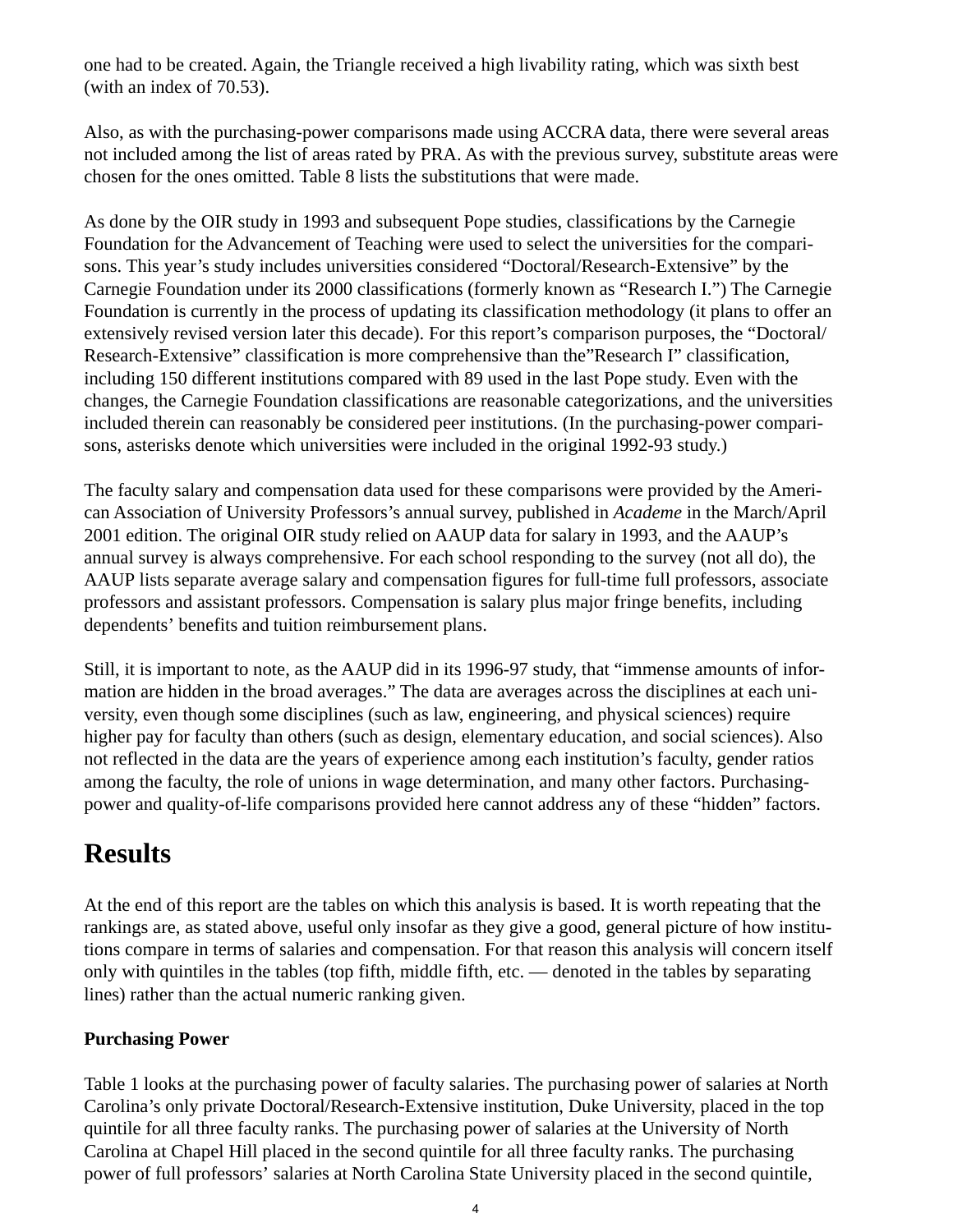but those of N.C. State's associate and assistant professors placed in the top quintile. This disparity is probably attributable to the N.C. State faculty's decision in 1996-97 to forego a salary increase in favor of improving the university library.

Table 2 examines the purchasing power of faculty compensation (which is salary plus the estimated value of major fringe benefits). The purchasing power of Duke's compensation rated in the top quintile across the faculty ranks. The purchasing power of N.C. State's compensation rated in the second quintile across the faculty ranks. The purchasing power of UNC-CH's compensation rated in the middle quintile across the faculty ranks.

Among public institutions (see Table 3), the purchasing power for faculty compensation at N.C. State placed in the second quintile for are three faculty ranks. The purchasing power for compensation of full professors at UNC-CH placed in the second quintile, while that of associate and assistant professors there placed in the third quintile.

### **Quality of Life**

Table 5 looks at the quality-of-life value of faculty compensation for the 2000-01 academic year. The quality-of-life value of Duke's compensation again rated in the top quintile across the faculty ranks — as did that of UNC-CH's compensation, also across the faculty ranks, and that of N.C. State's assistant professors. The quality-of-life value of N.C. State's compensation for full and associate professors placed in the second quintile.

By way of comparison, Table 6 looks at the quality-of-life value of faculty compensation for the 1992-93 academic year. The quality-of-life value of Duke's compensation placed in the top quintile across the faculty ranks. The quality-of-life value of faculty compensation at UNC-CH and N.C. State then, however, placed in the second quintile across all three faculty ranks at both schools.

Among public institutions (see Table 7), the quality-of-life value of faculty compensation at UNC-CH and N.C. State both placed in the top quintile, across the faculty ranks.

#### **Percentage change in faculty pay, 1992-2001**

The percentage change in faculty compensation, 1992-2001 (Table 9), for each level of faculty at UNC-CH and N.C. State is in the top quintile, except for full professors at N.C. State (which again is probably attributable to the decision to forego a year's increase in favor of improvements to the campus library), which placed in the second quintile. The percentage change in faculty compensation for full and assistant professors at Duke placed in the second quintile, and the percentage change in compensation for Duke's associate professors placed in the third quartile. Similar results were found for all three universities in comparing percentage changes in faculty salaries, 1992-2001 (Table 10).

## **Summary**

The overall picture of faculty compensation at North Carolina's three Doctoral/Research-Extensive institutions is positive. Duke University, as one might expect from a top private university, provides its faculty with pay that is among the highest in the nation for each level of faculty examined here: full professor, associate professor and assistant professor. Compensation levels at N.C. State and UNC-Chapel Hill were not as high as at Duke, but they placed well in the upper half of all the comparisons. In some instances, lower-level faculty members at N.C. State and UNC-CH received compensation that ranked even higher among peer institutions than full professors did.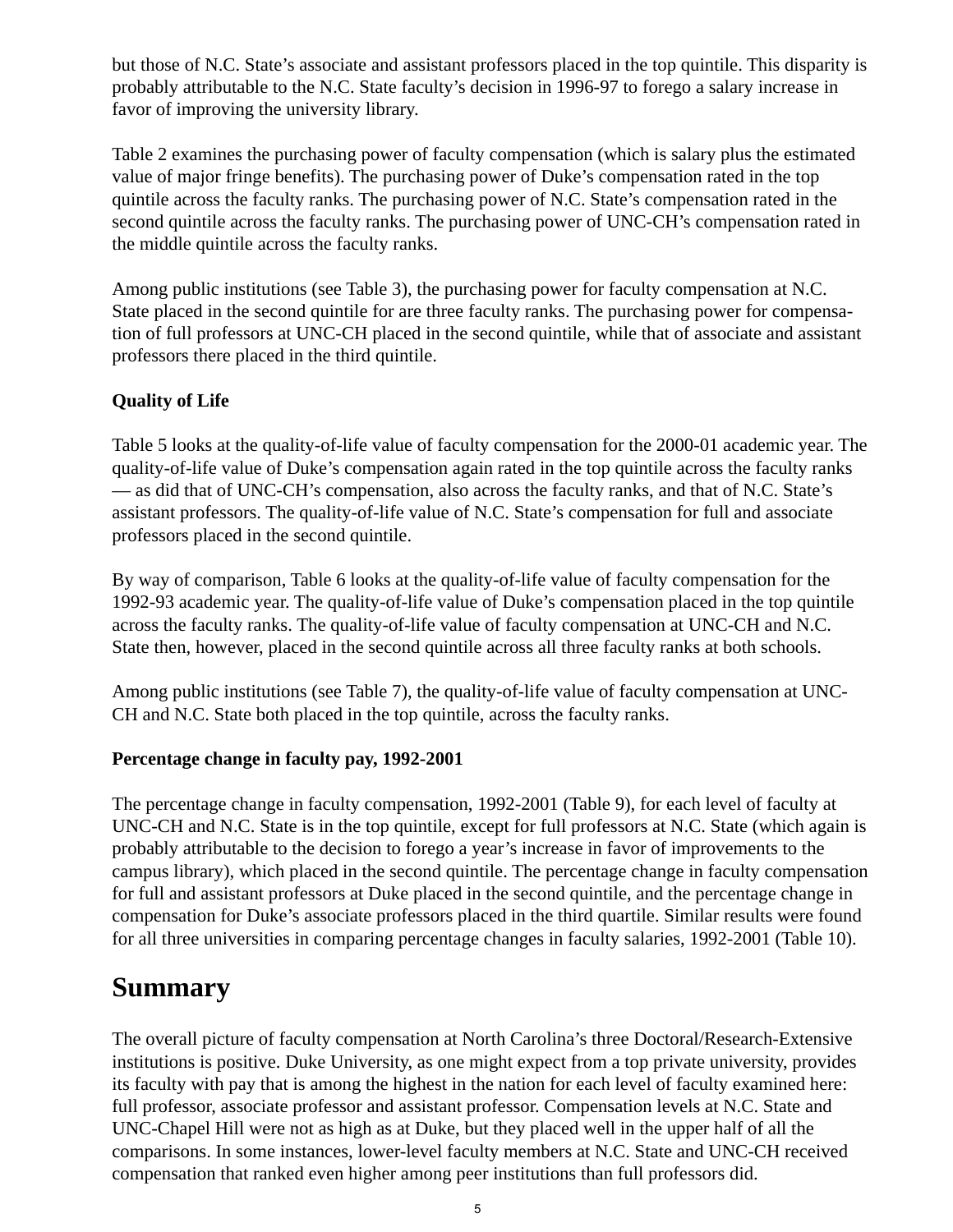Another issue for the public institutions is how they compare with their public peers, and in those comparisons N.C. State and UNC-CH again fared quite well. It is important to note here that the legislated increases at those two institutions are among the highest pay increases experienced by professors at Doctoral/Research-Extensive institutions. It cannot be truthfully said that those institutions haven't kept up with their peers, public or private, in terms of compensation. Furthermore, as the quality-of-life comparisons imply, there are more benefits to living and working in the Triangle (Raleigh-Durham-Chapel Hill) area than monetary compensensation.

In conclusion, the impression that results from these comparisons is that North Carolina's research faculty are paid at competitive levels among their peer institutions and across the faculty ranks.

#### *Jon Sanders researches issues on higher education for the Pope Center for Higher Education Policy.*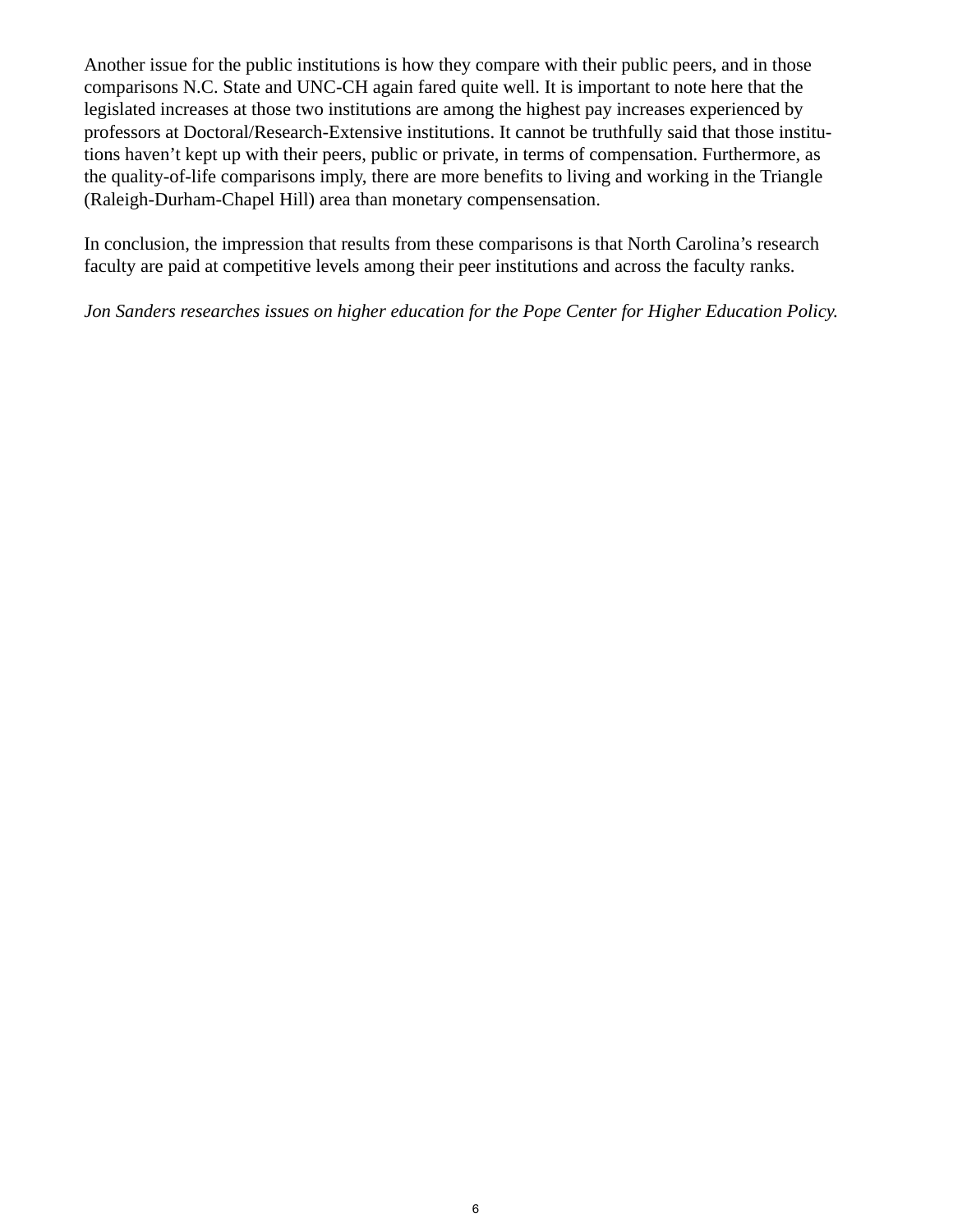| Table 1.                                                                                                 | Rank                                | School (2000-01)                                                                      | Sal-Prof                                  | Assoc (rank)                                            | Assist (rank)                                            |
|----------------------------------------------------------------------------------------------------------|-------------------------------------|---------------------------------------------------------------------------------------|-------------------------------------------|---------------------------------------------------------|----------------------------------------------------------|
| <b>Purchasing Power of</b><br><b>Faculty Salaries at</b><br>Doctoral/Research-                           | $\mathbf{1}$<br>2<br>3<br>4<br>5    | U. of Notre Dame<br>U. of Chicago $*$<br>Rice U.<br>U. of Virginia*<br>Vanderbilt U.* | 118.8<br>116.2<br>115.5<br>112.6<br>109.9 | 79.4 (1)<br>74.0 (4)<br>73.6(5)<br>75.7(3)<br>70.8(9)   | 66.1(5)<br>62.5(8)<br>69.7(2)<br>60.0(14)<br>57.9(18)    |
| <b>Extensive</b><br>Institutions, 2000-01<br>(All numbers given in \$1000s;<br>lines separate quintiles) | 6<br>$\overline{7}$<br>8<br>9<br>10 | Duke U.*<br>Emory U.<br>Washington U.*<br>Northwestern U.*<br>Cornell U.*             | 109.9<br>109.6<br>109.5<br>108.2<br>103.1 | 73.2(6)<br>69.5 (12)<br>68.9 (14)<br>73.1(7)<br>75.9(2) | 60.4 (13)<br>58.7 (17)<br>66.6(3)<br>61.3(10)<br>66.5(4) |
|                                                                                                          | 11                                  | Georgia Inst. of Tech.*                                                               | 102.1                                     | 71.6(8)                                                 | 61.1(11)                                                 |
|                                                                                                          | 12                                  | Harvard U.*                                                                           | 102.0                                     | 59.8 (71)                                               | 54.0 (36)                                                |
|                                                                                                          | 13                                  | U. of Texas at Austin*                                                                | 101.6                                     | 65.7 (21)                                               | 61.9(9)                                                  |
|                                                                                                          | 14                                  | U. of Michigan-Ann Arbor*                                                             | 101.3                                     | 70.6 (10)                                               | 57.5 (19)                                                |
|                                                                                                          | 15                                  | Yale U.*                                                                              | 101.2                                     | 56.6 (92)                                               | 47.3 (92)                                                |
|                                                                                                          | 16                                  | U. of Pennsylvania*                                                                   | 99.9                                      | 69.4 (13)                                               | 60.7(12)                                                 |
|                                                                                                          | 17                                  | Georgia State U.                                                                      | 99.5                                      | 63.7 (30)                                               | 52.6 (41)                                                |
|                                                                                                          | 18                                  | Carnegie Mellon U.*                                                                   | 97.5                                      | 68.2 (17)                                               | 63.2(7)                                                  |
|                                                                                                          | 19                                  | U. of lowa*                                                                           | 96.8                                      | 64.2 (28)                                               | 56.1(25)                                                 |
|                                                                                                          | 20                                  | Va. Polytech. Inst. & State. U.*                                                      | 96.6                                      | 69.7 (11)                                               | 58.9 (16)                                                |
|                                                                                                          | 21                                  | So. Methodist U.                                                                      | 95.8                                      | 62.4 (42)                                               | 59.3 (15)                                                |
|                                                                                                          | 22                                  | Texas A&M U.*                                                                         | 95.2                                      | 68.4 (16)                                               | 80.1(1)                                                  |
|                                                                                                          | 23                                  | SUNY at Buffalo                                                                       | 94.3                                      | 67.3(18)                                                | 54.4 (35)                                                |
|                                                                                                          | 24                                  | U. of Rochester                                                                       | 94.1                                      | 68.5 (15)                                               | 64.1(6)                                                  |
|                                                                                                          | 25                                  | Ohio State U.*                                                                        | 94.1                                      | 65.1(23)                                                | 55.5 (30)                                                |
|                                                                                                          | 26                                  | Georgetown U.                                                                         | 93.6                                      | 59.3 (76)                                               | 46.6 (100)                                               |
|                                                                                                          | 27                                  | Pennsylvania State U.*                                                                | 92.9                                      | 62.8(41)                                                | 52.2(44)                                                 |
|                                                                                                          | 28                                  | Purdue U.*                                                                            | 92.5                                      | 64.1 (29)                                               | 56.1 (24)                                                |
|                                                                                                          | 29                                  | Rensselaer Polytechnic Inst.                                                          | 91.3                                      | 64.2 (27)                                               | 56.6 (20)                                                |
|                                                                                                          | 30                                  | Lehigh U.                                                                             | 91.2                                      | 65.6 (22)                                               | 56.3 (22)                                                |
|                                                                                                          | 31                                  | N.C. State U.*                                                                        | 91.0                                      | 66.1 (20)                                               | 56.5(21)                                                 |
|                                                                                                          | 32                                  | U. of Illinois-Urbana-Champaign*                                                      | 90.8                                      | 63.0 (38)                                               | 53.9 (38)                                                |
|                                                                                                          | 33                                  | lowa State U.                                                                         | 90.3                                      | 66.9 (19)                                               | 55.9 (29)                                                |
|                                                                                                          | 34                                  | Tulane U.                                                                             | 90.2                                      | 63.1 (36)                                               | 56.0(26)                                                 |
|                                                                                                          | 35                                  | UC-Riverside                                                                          | 90.1                                      | 61.3 (52)                                               | 56.0 (28)                                                |
|                                                                                                          | 36                                  | UNC-Chapel Hill*                                                                      | 89.7                                      | 63.5 (33)                                               | 52.0 (46)                                                |
|                                                                                                          | 37                                  | UC-Santa Barbara                                                                      | 89.2                                      | 57.4 (89)                                               | 48.5 (77)                                                |
|                                                                                                          | 38                                  | U. of Maryland-Baltimore Co.                                                          | 89.0                                      | 63.1 (35)                                               | 54.0 (37)                                                |
|                                                                                                          | 39                                  | U. of Houston                                                                         | 89.0                                      | 61.4 (51)                                               | 54.9 (32)                                                |
|                                                                                                          | 40                                  | U. of Georgia*                                                                        | 88.9                                      | 63.3 (34)                                               | 54.6 (33)                                                |
|                                                                                                          | 41                                  | Indiana U.*                                                                           | 88.6                                      | 61.4 (50)                                               | 50.1 (65)                                                |
|                                                                                                          | 42                                  | Texas Tech U.                                                                         | 88.4                                      | 62.0 (44)                                               | 49.6 (70)                                                |
|                                                                                                          | 43                                  | Mass. Inst. of Tech.*                                                                 | 88.3                                      | 59.4 (74)                                               | 54.4 (34)                                                |
|                                                                                                          | 44                                  | Claremont Graduate U.                                                                 | 87.5                                      | 65.0 (24)                                               | 50.6(60)                                                 |
|                                                                                                          | 45                                  | Saint Louis U.                                                                        | 87.3                                      | 61.5(48)                                                | 50.1 (64)                                                |
|                                                                                                          | 46                                  | U. of Miami*                                                                          | 87.1                                      | 57.9 (87)                                               | 51.9 (48)                                                |
|                                                                                                          | 47                                  | SUNY at Albany                                                                        | 86.5                                      | 62.0 (45)                                               | 51.0(53)                                                 |
|                                                                                                          | 48                                  | U. of Oklahoma, Norman                                                                | 86.4                                      | 58.8 (80)                                               | 47.6 (89)                                                |
|                                                                                                          | 49                                  | UC-San Diego*                                                                         | 86.3                                      | 55.5 (100)                                              | 48.2 (80)                                                |
|                                                                                                          | 50                                  | U. of Delaware                                                                        | 86.1                                      | 60.3(63)                                                | 48.1 (81)                                                |
|                                                                                                          | 51                                  | U. of Arizona*                                                                        | 85.9                                      | 60.7 (58)                                               | 52.6(42)                                                 |
|                                                                                                          | 52                                  | U. of South Carolina-Columbia                                                         | 85.9                                      | 62.8(40)                                                | 52.1(45)                                                 |
|                                                                                                          | 53                                  | Arizona State U.                                                                      | 85.9                                      | 61.5(49)                                                | 52.8 (40)                                                |
|                                                                                                          | 54                                  | Stanford U.*                                                                          | 85.8                                      | 59.6 (72)                                               | 46.8 (97)                                                |
|                                                                                                          | 55                                  | Old Dominion U.                                                                       | 85.8                                      | 60.9(57)                                                | 50.8 (56)                                                |
|                                                                                                          | 56                                  | U. of Minnesota-Twin Cities*                                                          | 85.7                                      | 60.5(61)                                                | 50.7 (57)                                                |
|                                                                                                          | 57                                  | American U.                                                                           | 85.7                                      | 62.9(39)                                                | 49.6 (71)                                                |
|                                                                                                          | 58                                  | SUNY at Binghamton                                                                    | 85.6                                      | 63.7 (31)                                               | 52.5(43)                                                 |
|                                                                                                          | 59                                  | U. of Maryland-Co. Park*                                                              | 85.5                                      | 60.3(64)                                                | 56.0 (27)                                                |
|                                                                                                          | 60                                  | U. of Tennessee at Knoxville*                                                         | 85.3                                      | 64.4 (26)                                               | 50.7(58)                                                 |
|                                                                                                          | 61                                  | U. of Arkansas                                                                        | 85.0                                      | 63.6 (32)                                               | 56.1 (23)                                                |
|                                                                                                          | 62                                  | George Washington U.                                                                  | 84.8                                      | 58.4 (83)                                               | 45.7 (105)                                               |
|                                                                                                          | 63                                  | U. of Missouri-Columbia*                                                              | 84.7                                      | 62.0 (43)                                               | 51.0 (54)                                                |
|                                                                                                          | 64                                  | Case Western Reserve U.*                                                              | 84.6                                      | 61.2 (53)                                               | 51.7 (49)                                                |
|                                                                                                          | 65                                  | U. of Pittsburgh*                                                                     | 84.4                                      | 59.1 (78)                                               | 49.3 (75)                                                |
|                                                                                                          | 66                                  | U. of Florida*                                                                        | 84.1                                      | 63.0 (37)                                               | 55.1 (31)                                                |
|                                                                                                          | 67                                  | Loyola U. of Chicago                                                                  | 84.0                                      | 60.2(65)                                                | 51.6 (50)                                                |
|                                                                                                          | 68                                  | U. of Texas at Arlington                                                              | 83.7                                      | 61.1 (55)                                               | 53.5 (39)                                                |
|                                                                                                          | 69                                  | Virginia Commonwealth U.                                                              | 83.1                                      | 65.0 (25)                                               | 51.0(55)                                                 |
|                                                                                                          | 70                                  | U. of Washington*                                                                     | 82.8                                      | 60.6(60)                                                | 51.9(47)                                                 |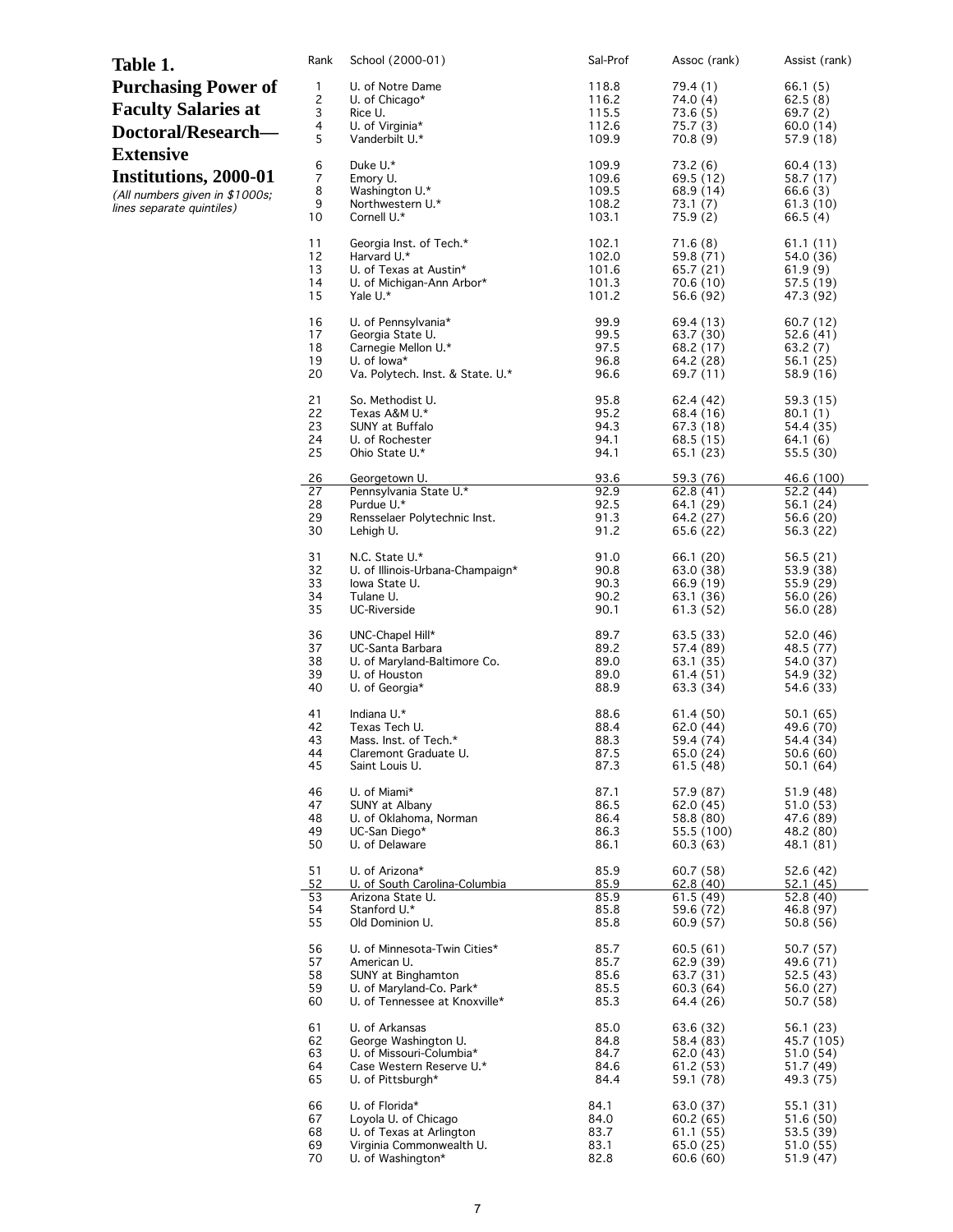| Rank     | School (2000-01)                 | Sal-Prof | Assoc (rank) | Assist (rank) |
|----------|----------------------------------|----------|--------------|---------------|
| 71       | Cal. Inst. of Tech.*             | 82.7     | 58.2 (84)    | 49.7 (69)     |
| 72       | U. of Alabama at Birmingham      | 82.5     | 58.1 (86)    | 50.4 (62)     |
| 73       | Kent State U.                    | 82.1     | 60.7 (59)    | 47.4 (91)     |
| 74       | Michigan State U.*               | 82.1     | 61.6 (46)    | 49.3 (74)     |
| 75       | U. of Cincinnati*                | 81.9     | 61.1 (54)    | 49.0 (76)     |
| 76       | Ohio U.                          | 81.9     | 60.9 (56)    | 49.7 (68)     |
| 77       | U. of Nebraska-Lincoln           | 81.7     | 58.6 (82)    | 49.8 (66)     |
| 78       | Boston C.*                       | 81.7     | 54.8 (104)   | 43.5 (114)    |
| 79       | U. of Kentucky*                  | 81.6     | 60.0 (67)    | 50.7(59)      |
| 80       | U. of Alabama                    | 81.6     | 59.9 (69)    | 49.5 (72)     |
| 81       | U. of Colorado at Boulder*       | 81.5     | 59.3 (75)    | 49.4 (73)     |
| 82       | UC-Davis*                        | 81.1     | 56.4 (94)    | 47.9 (83)     |
| 83       | Wayne State U.                   | 80.1     | 61.5 (47)    | 48.2 (79)     |
| 84       | U. of Louisville                 | 79.8     | 59.9 (68)    | 47.2 (94)     |
| 85       | U. of New Hampshire              | 79.6     | 60.0 (66)    | 46.6 (99)     |
| 86       | Temple U.                        | 79.2     | 57.6 (88)    | 41.5 (121)    |
| 87       | U. of Kansas                     | 78.9     | 55.6 (99)    | 48.4 (78)     |
| 88       | U. of Illinois-Chicago*          | 78.8     | 56.2 (96)    | 47.7 (87)     |
| 89<br>90 | U. of Utah*<br>Oklahoma State U. | 78.8     | 53.5 (111)   | 47.9 (84)     |
|          |                                  | 78.5     | 59.8 (70)    | 51.6 (51)     |
| 91       | U. of Nevada, Reno               | 78.5     | 57.3 (90)    | 45.9 (104)    |
| 92       | Mississippi State U.             | 78.1     | 59.3 (77)    | 50.2 (63)     |
| 93       | U. of Mississippi                | 77.1     | 60.5 (62)    | 47.6 (88)     |
| 94       | UC-Berkeley*                     | 76.9     | 49.6 (119)   | 42.3 (120)    |
| 95       | Syracuse U.                      | 76.8     | 59.6 (73)    | 47.9 (85)     |
| 96       | UC-Los Angeles*                  | 76.3     | 49.0 (121)   | 42.7 (118)    |
| 97       | Marquette U.                     | 75.8     | 58.7 (81)    | 50.5(61)      |
| 98       | U. of Wisconsin-Milwaukee        | 75.2     | 58.8 (79)    | 49.8 (67)     |
| 99       | Colorado State U.                | 75.2     | 56.5 (93)    | 48.0 (82)     |
| 100      | Kansas State U.                  | 74.3     | 58.1 (85)    | 51.3 (52)     |
| 101      | U. of Oregon                     | 74.1     | 54.3 (105)   | 46.1 (103)    |
| 102      | U. of New Mexico                 | 73.6     | 53.5 (112)   | 47.4 (90)     |
| 103      | Western Michigan U.              | 73.5     | 57.2 (91)    | 46.8 (98)     |
| 104      | U. of No. Texas                  | 73.3     | 56.2 (97)    | 46.4 (101)    |
| 105      | No. Illinois U.                  | 72.9     | 54.1 (109)   | 46.3 (102)    |
| 106      | U. of So. Mississippi            | 72.7     | 55.3 (101)   | 45.2 (107)    |
| 107      | So. Illinois U. at Carbondale    | 72.6     | 54.8 (103)   | 45.5 (106)    |
| 108      | West Virginia U.                 | 72.4     | 55.3 (102)   | 44.3 (111)    |
| 109      | U. of Denver                     | 71.9     | 55.7 (98)    | 44.6 (109)    |
| 110      | Utah State U.                    | 71.5     | 56.4 (95)    | 47.0 (95)     |
| 111      | U. of So. Florida                | 70.6     | 53.6 (110)   | 42.8 (117)    |
| 112      | U. of So. Cal.*                  | 70.5     | 48.5 (123)   | 42.5 (119)    |
| 113      | Washington State U.              | 70.2     | 54.2 (108)   | 47.7 (86)     |
| 114      | Tufts U.                         | 69.9     | 51.6 (114)   | 39.2 (127)    |
| 115      | Florida State U.                 | 69.8     | 50.5 (117)   | 44.9 (108)    |
| 116      | Louisiana State U. and A&M C.*   | 69.2     | 50.7 (116)   | 44.4 (110)    |
| 117      | Oregon State U.*                 | 68.7     | 54.2 (107)   | 44.1 (112)    |
| 118      | Howard U.                        | 68.4     | 51.7 (113)   | 43.2 (115)    |
| 119      | New Mexico State U.*             | 68.2     | 54.2 (106)   | 46.9 (96)     |
| 120      | UC-Irvine*                       | 68.0     | 46.8 (127)   | 40.8 (123)    |
| 121      | SUNY at Stonybrook*              | 67.2     | 48.2 (124)   | 39.8 (125)    |
| 122      | Northeastern U.                  | 66.5     | 48.6 (122)   | 44.0 (113)    |
| 123      | U. of Wyoming                    | 66.3     | 50.8 (115)   | 47.2 (93)     |
| 124      | U. of Vermont                    | 65.7     | 50.1 (118)   | 41.0 (122)    |
| 125      | Catholic U. of America           | 64.9     | 47.7 (125)   | 40.6 (124)    |
| 126      | UC-Santa Cruz                    | 64.6     | 44.0 (128)   | 36.9 (128)    |
| 127      | Brandeis U.                      | 63.7     | 46.8 (126)   | 39.6 (126)    |
| 128      | U. of Idaho                      | 62.9     | 49.5 (120)   | 43.0 (116)    |
| 129      | New York U.*                     | 50.1     | 31.5 (129)   | 27.7 (129)    |
| 130      | Columbia U.*                     | 49.9     | 31.5 (130)   | 24.9 (130)    |
| 131      | Fordham U.                       | 40.3     | 29.9 (131)   | 22.8 (131)    |

The following institutions were not included because of insufficient data: U. of Massachusetts, Auburn U., Johns Hopkins U.\*, Boston U., Clemson U., U. of Rhode Island, U. of Wisconsin-Madison\*, U. of Hawaii at Manoa\*, U. of Memphis, Florida International U., CUNY Graduate Center, Teachers C., Columbia U., Yeshiva U., Rutgers State U. of New Jersey\*, Princeton U.\*, Brown U., Brigham Young U., U. of Connecticut\*, U. of Toledo.

\* Research I Universities in 1992-93, as defined by the Carnegie Foundation.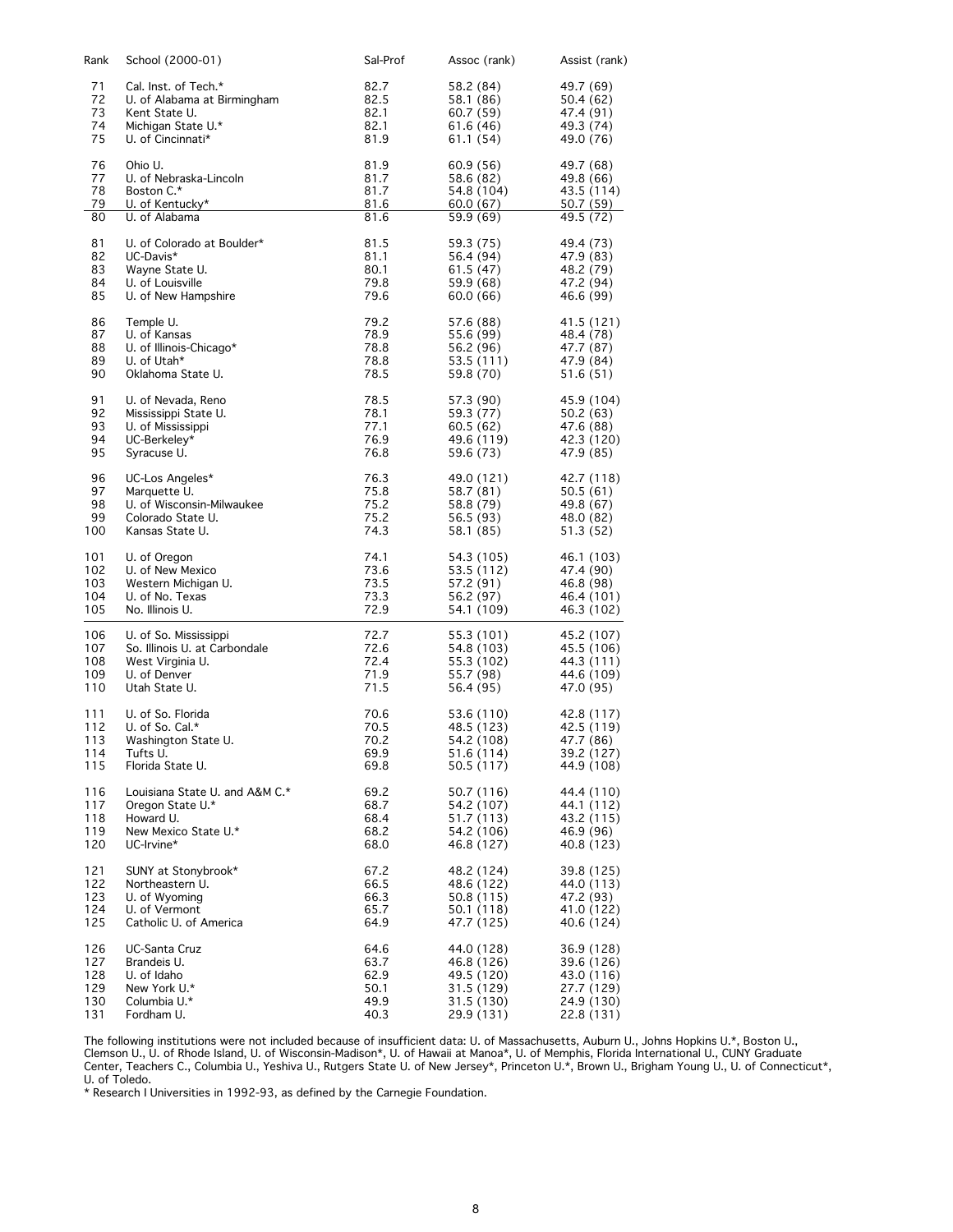| Table 2.                                                                                                                              | Rank School (2000-01)                                                                                                                                                   | Comp-Prof                                 | Assoc (rank)                                                  | Assist (rank)                                                        |
|---------------------------------------------------------------------------------------------------------------------------------------|-------------------------------------------------------------------------------------------------------------------------------------------------------------------------|-------------------------------------------|---------------------------------------------------------------|----------------------------------------------------------------------|
| <b>Purchasing Power of</b><br><b>Faculty</b><br><b>Compensation at</b>                                                                | U. of Notre Dame<br>1<br>2<br>Rice U.<br>3<br>Emory U.<br>4<br>U. of Chicago*<br>5<br>U. of Virginia*                                                                   | 147.4<br>143.6<br>140.3<br>138.0<br>136.2 | 100.6(1)<br>94.6(4)<br>98.6(3)<br>92.2(7)<br>94.6(5)          | 83.1 (5)<br>86.3(3)<br>83.8(4)<br>79.1 (8)<br>75.0 (12)              |
| Doctoral/Research-<br><b>Extensive</b><br><b>Institutions, 2000-01</b><br>(All numbers given in \$1000s;<br>lines separate quintiles) | 6<br>Duke U.*<br>7<br>Vanderbilt U.*<br>8<br>Washington U.*<br>9<br>U. of Pennsylvania*<br>10<br>Cornell U.*                                                            | 135.8<br>134.2<br>133.3<br>132.5<br>130.6 | 91.7(8)<br>88.6 (12)<br>84.6 (17)<br>93.0(6)<br>99.4 (2)      | 73.3 (16)<br>72.5(19)<br>77.6(9)<br>81.9(6)<br>88.2(2)               |
|                                                                                                                                       | 11<br>Northwestern U.*<br>12<br>Georgia Inst. of Tech.*<br>13<br>U. of Michigan-Ann Arbor*<br>14<br>Carnegie Mellon U.*<br>15<br>Yale U.*                               | 130.4<br>123.8<br>123.6<br>121.6<br>120.9 | 89.9 (9)<br>89.2 (10)<br>89.0 (11)<br>86.8 (13)<br>69.7 (96)  | 74.0 (14)<br>76.0 (11)<br>73.7 (15)<br>80.4 (7)<br>57.5 (99)         |
|                                                                                                                                       | 16<br>U. of lowa*<br>17<br>U. of Texas at Austin*<br>18<br>Georgia State U.<br>19<br>SUNY at Buffalo<br>20<br>Harvard U.*                                               | 120.3<br>120.3<br>120.1<br>119.3<br>119.1 | 79.8 (32)<br>80.0 (30)<br>78.8 (39)<br>85.5 (15)<br>70.9 (91) | 69.4 (26)<br>74.5 (13)<br>65.4 (41)<br>68.0 (34)<br>63.6 (57)        |
|                                                                                                                                       | 21<br>Purdue U.*<br>22<br>Va. Polytech. Inst. & State. U.*<br>23<br>So. Methodist U.<br>24<br>Lehigh U.<br>25<br>UC-Riverside                                           | 117.8<br>117.6<br>116.1<br>115.2<br>115.1 | 83.0 (21)<br>85.7 (14)<br>78.1 (45)<br>85.5 (16)<br>79.2 (36) | 72.1 (21)<br>73.0 (17)<br>72.7 (18)<br>69.3 (27)<br>72.2 (20)        |
|                                                                                                                                       | 26<br>Georgetown U.<br>27<br>Ohio State U.*<br>28<br>Texas A&M U.*<br>29<br>U. of Rochester<br>30<br>UC-Santa Barbara                                                   | 114.9<br>114.0<br>113.8<br>113.8<br>113.5 | 75.4 (62)<br>80.2 (29)<br>83.5 (19)<br>83.3 (20)<br>74.1 (72) | 57.5(100)<br>69.0 (28)<br>97.0 (1)<br>77.0 (10)<br>62.6 (66)         |
|                                                                                                                                       | 31<br>Rensselaer Polytechnic Inst.<br>32<br>lowa State U.<br>33<br>Rutgers State U. of New Jersey*<br>34<br>Indiana U.*<br>35<br>Pennsylvania State U.*                 | 111.9<br>111.5<br>111.3<br>111.2<br>111.1 | 79.9 (31)<br>84.4 (18)<br>81.5(24)<br>78.1 (44)<br>77.4 (48)  | 71.4 (22)<br>71.2 (23)<br>63.8(54)<br>62.5 (68)<br>64.4 (49)         |
|                                                                                                                                       | 36<br>U. of Oklahoma, Norman<br>37<br>U. of Minnesota-Twin Cities*<br>38<br>UC-San Diego*<br>39<br>U. of Miami*<br>40<br>Mass. Inst. of Tech.*                          | 110.3<br>110.0<br>109.9<br>109.8<br>109.3 | 76.6 (52)<br>79.7 (34)<br>71.7 (88)<br>75.3 (64)<br>74.9 (67) | 61.3(77)<br>68.0 (33)<br>62.2 (71)<br>63.0 (64)<br>68.8 (29)         |
|                                                                                                                                       | 41<br>SUNY at Binghamton<br>42<br>U. of Georgia*<br>43<br>SUNY at Albany<br>44<br>Claremont Graduate U.<br>45<br>N.C. State U.*                                         | 109.2<br>109.1<br>109.0<br>106.9<br>106.9 | 81.9 (23)<br>78.8 (40)<br>79.2 (37)<br>80.4 (27)<br>79.0 (38) | 66.0 (38)<br>67.9 (36)<br>63.7 (56)<br>63.3 (61)<br>67.9 (35)        |
|                                                                                                                                       | 46<br>U. of Tennessee at Knoxville*<br>47<br>U. of Illinois-Urbana-Champaign*<br>48<br>U. of Maryland-Baltimore Co.<br>49<br>Old Dominion U.<br>50<br>U. of Cincinnati* | 106.6<br>106.1<br>106.0<br>106.0<br>105.6 | 80.7 (26)<br>75.3 (63)<br>76.5 (54)<br>76.6 (53)<br>78.7 (41) | 63.5 (59)<br>65.1 (43)<br>65.9 (39)<br>63.7(55)<br>63.2 (62)         |
|                                                                                                                                       | 51<br>Michigan State U.*<br>52<br>Texas Tech U.<br>UNC-Chapel Hill*<br>53<br>54<br>U. of Arkansas<br>55<br>Case Western Reserve U.*                                     | 105.5<br>105.5<br>104.8<br>104.6<br>103.9 | 82.0 (22)<br>76.0 (57)<br>75.5 (59)<br>79.7 (33)<br>76.3 (56) | 67.4 (37)<br><u>60.8 (83)</u><br>62.0 (72)<br>70.0 (24)<br>64.4 (48) |
|                                                                                                                                       | 56<br>UC-Davis*<br>57<br>U. of South Carolina-Columbia<br>58<br>Saint Louis U.<br>59<br>Tulane U.<br>Kent State U.<br>60                                                | 103.7<br>103.6<br>103.6<br>103.5<br>103.5 | 73.0 (82)<br>77.0 (50)<br>74.0 (74)<br>72.4 (85)<br>76.8 (51) | 62.0 (73)<br>64.5 (46)<br>60.3(85)<br>64.4 (47)<br>60.3(86)          |
|                                                                                                                                       | 61<br>U. of Pittsburgh*<br>62<br>U. of Alabama at Birmingham<br>63<br>Virginia Commonwealth U.<br>64<br>U. of Arizona*<br>65<br>American U.                             | 103.4<br>103.3<br>102.7<br>102.5<br>102.4 | 73.7 (76)<br>73.7 (77)<br>80.2(28)<br>74.0 (73)<br>70.4 (93)  | 61.9 (75)<br>64.6 (45)<br>63.1 (63)<br>64.3 (51)<br>55.4 (110)       |
|                                                                                                                                       | 66<br>Ohio U.<br>George Washington U.<br>67<br>68<br>Stanford U.*<br>69<br>U. of Florida*<br>70<br>Western Michigan U.                                                  | 102.4<br>102.2<br>102.2<br>102.2<br>101.8 | 78.4 (43)<br>75.4 (61)<br>73.0 (81)<br>77.9 (46)<br>79.2 (35) | 65.7 (40)<br>59.6 (89)<br>58.3 (97)<br>68.4 (30)<br>64.7 (44)        |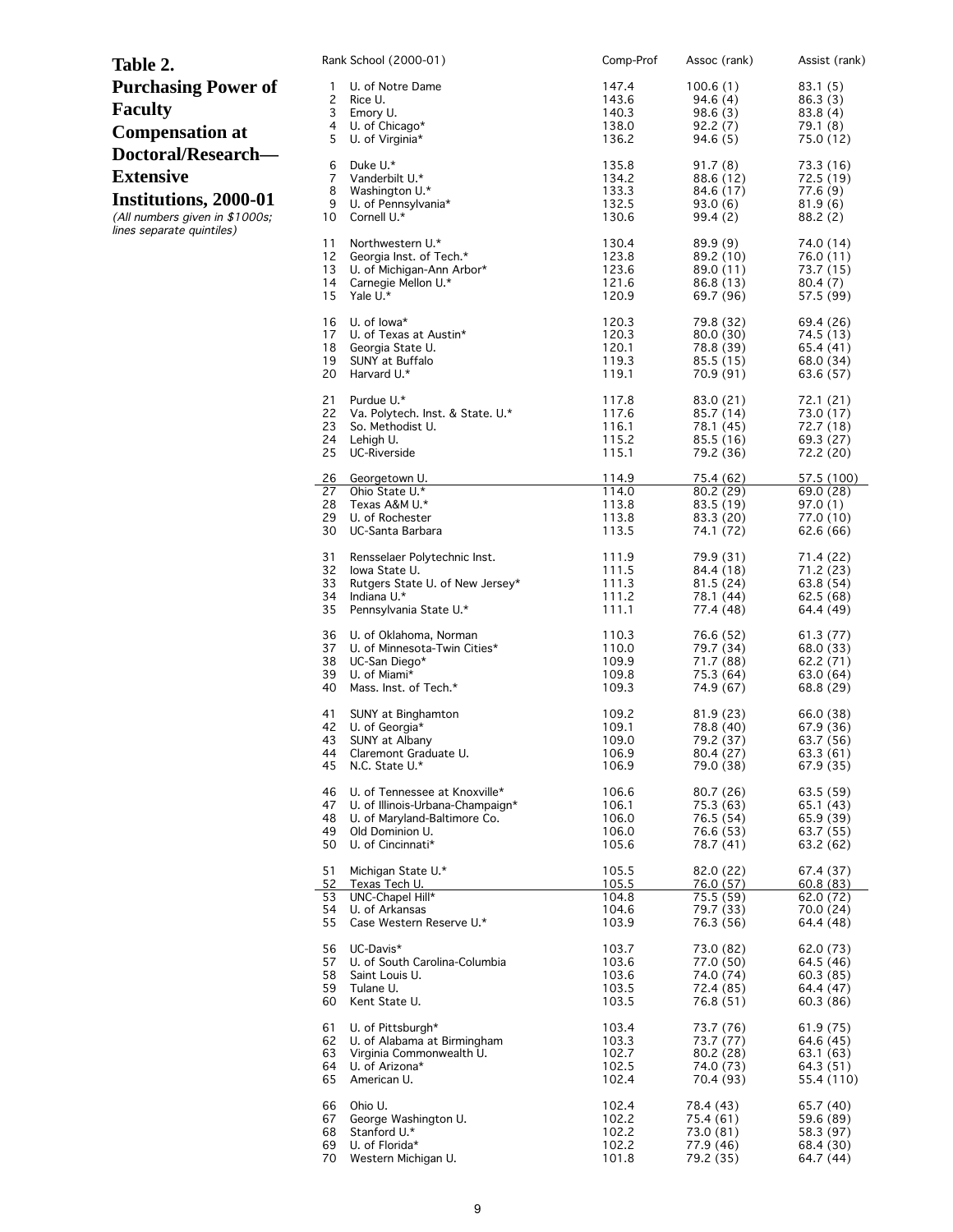| Rank School (2000-01)              | Comp-Prof | Assoc (rank) | Assist (rank) |
|------------------------------------|-----------|--------------|---------------|
| 71 U. of Maryland-Co. Park*        | 101.7     | 73.7 (78)    | 68.4 (31)     |
| 72 U. of Texas at Arlington        | 101.6     | 76.0 (58)    | 69.4 (25)     |
| 73 Arizona State U.                | 101.5     | 74.6 (68)    | 64.3 (50)     |
| 74 U. of New Hampshire             | 101.5     | 78.7 (42)    | 62.9 (65)     |
| 75 U. of Utah*                     | 101.0     | 70.1 (94)    | 62.5 (69)     |
| 76 Oklahoma State U.               | 101.0     | 77.9 (47)    | 68.3 (32)     |
| 77 U. of Washington*               | 100.9     | 75.0 (66)    | 63.5 (58)     |
| 78 U. of Alabama                   | 100.8     | 74.2 (70)    | 60.8 (81)     |
| 79 Loyola U. of Chicago            | 100.7     | 71.9 (87)    | 60.9(80)      |
| 80 Syracuse U.                     | 100.1     | 80.8 (25)    | 63.9(53)      |
| 81 Boston C.*                      | 99.5      | 70.0 (95)    | 53.8 (117)    |
| 82 U. of Nebraska-Lincoln          | 99.3      | 72.6 (83)    | 62.0 (74)     |
| 83 U. of Missouri-Columbia*        | 99.2      | 74.2 (71)    | 61.1 (79)     |
| 84 U. of Colorado at Boulder*      | 99.0      | 73.0 (80)    | 61.2 (78)     |
| 85 Wayne State U.                  | 98.7      | 77.2 (49)    | 59.7 (88)     |
| 86 U. of Illinois-Chicago*         | 98.3      | 72.1 (86)    | 62.4 (70)     |
| 87 U. of Kentucky*                 | 98.3      | 73.5 (79)    | 61.8 (76)     |
| 88 Temple U.                       | 97.6      | 72.4 (84)    | 50.8 (123)    |
| 89 UC-Berkeley*                    | 97.6      | 63.9 (116)   | 54.6 (115)    |
| 90 U. of Louisville                | 97.2      | 74.3 (69)    | 58.9 (93)     |
| 91 U. of Houston                   | 97.0      | 67.7 (105)   | 59.1 (90)     |
| 92 UC-Los Angeles*                 | 96.9      | 63.2 (119)   | 55.1 (112)    |
| 93 U. of Kansas                    | 96.3      | 69.1 (98)    | 59.0 (91)     |
| 94 Marquette U.                    | 95.9      | 76.5 (55)    | 62.5 (67)     |
| 95 U. of Wisconsin-Milwaukee       | 95.0      | 75.0 (65)    | 65.3 (42)     |
| 96 U. of Oregon                    | 94.6      | 70.7 (92)    | 60.8 (84)     |
| 97 Utah State U.                   | 94.0      | 75.4 (60)    | 64.0 (52)     |
| 98 Cal. Inst. of Tech.*            | 93.9      | 68.9 (99)    | 60.8 (82)     |
| 99 U. of Mississippi               | 93.1      | 74.0 (75)    | 58.8 (94)     |
| 100 Tufts U.                       | 90.9      | 66.7 (110)   | 50.0 (125)    |
| 101 Kansas State U.                | 90.6      | 71.6 (89)    | 63.3 (60)     |
| 102 U. of So. Cal.*                | 90.5      | 64.9 (114)   | 56.7 (104)    |
| 103 U. of Nevada, Reno             | 90.2      | 66.8 (108)   | 54.2 (116)    |
| 104 Mississippi State U.           | 89.6      | 69.5 (97)    | 58.1 (98)     |
| 105 Colorado State U.              | 88.9      | 66.8 (109)   | 56.9 (102)    |
| 106 U. of So. Mississippi          | 88.9      | 68.0 (101)   | 56.1 (108)    |
| 107 U. of Denver                   | 88.5      | 68.3 (100)   | 54.9 (113)    |
| 108 U. of New Mexico               | 88.1      | 66.0 (112)   | 56.9 (103)    |
| 109 Oregon State U.*               | 88.1      | 71.2 (90)    | 58.5 (96)     |
| 110 U. of So. Florida              | 87.9      | 67.9 (103)   | 54.6 (114)    |
| 111 So. Illinois U. at Carbondale  | 87.5      | 67.5 (106)   | 56.4 (105)    |
| 112 U. of No. Texas                | 87.2      | 67.3 (107)   | 55.5 (109)    |
| 113 UC-Irvine*                     | 86.8      | 60.4 (125)   | 52.7 (122)    |
| 114 Washington State U.            | 86.7      | 68.0 (102)   | 59.8 (87)     |
| 115 West Virginia U.               | 86.3      | 66.6 (111)   | 53.7 (118)    |
| 116 No. Illinois U.                | 86.2      | 65.7 (113)   | 57.1 (101)    |
| 117 Florida State U.               | 85.6      | 62.9 (121)   | 56.3 (106)    |
| 118 SUNY at Stonybrook*            | 85.0      | 61.3 (123)   | 50.1 (124)    |
| 119 Northeastern U.                | 84.8      | 63.8 (117)   | 56.3 (107)    |
| 120 New Mexico State U.*           | 84.3      | 67.8 (104)   | 58.8 (95)     |
| 121 UC-Santa Cruz                  | 82.5      | 56.7 (128)   | 47.6 (128)    |
| 122 U. of Vermont                  | 82.3      | 64.2 (115)   | 52.8 (121)    |
| 123 Louisiana State U. and A&M C.* | 82.0      | 60.9 (124)   | 53.4 (119)    |
| 124 U. of Wyoming                  | 81.7      | 63.2 (120)   | 59.0 (92)     |
| 125 Brandeis U.                    | 79.8      | 58.9 (126)   | 48.4 (127)    |
| 126 Howard U.                      | 79.7      | 62.5 (122)   | 53.3 (120)    |
| 127 U. of Idaho                    | 79.0      | 63.2 (118)   | 55.4 (111)    |
| 128 Catholic U. of America         | 77.3      | 57.9 (127)   | 49.0 (126)    |
| 129 New York U.*                   | 66.1      | 41.8 (129)   | 36.7 (129)    |
| 130 Columbia U.*                   | 58.8      | 39.5 (130)   | 32.5 (130)    |
| 131 Fordham U.                     | 50.7      | 37.9 (131)   | 28.5 (131)    |

The following institutions were not included because of insufficient data: U. of Massachusetts, Auburn U., Johns Hopkins U.\*, Boston U., Clemson U., U. of Rhode Island, U. of Wisconsin-Madison\*, U. of Hawaii at Manoa\*, U. of Memphis, Florida International U., CUNY Graduate Center, Teachers C., Columbia U., Yeshiva U., Rutgers State U. of New Jersey\*, Princeton U.\*, Brown U., Brigham Young U., U. of Connecticut\*, U. of Toledo.

\* Research I Universities in 1992-93, according the Carnegie Foundation.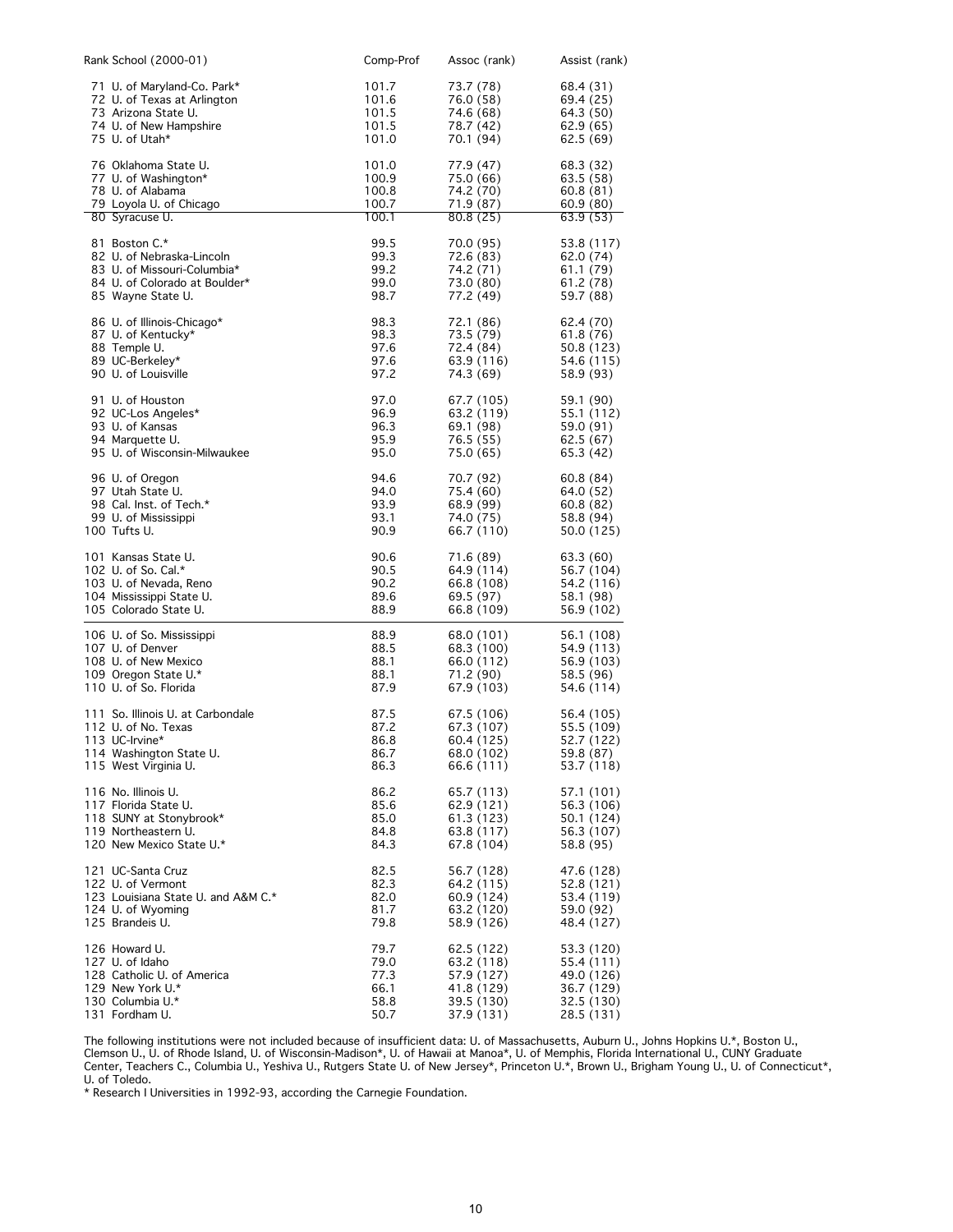| Table 3.                       | Rank School (2000-01)                                               | Comp-Prof      | Assoc (rank)           | Assist (rank)          |
|--------------------------------|---------------------------------------------------------------------|----------------|------------------------|------------------------|
| <b>Purchasing Power of</b>     | U. of Virginia*<br>1                                                | 136.2          | 94.6(1)                | 75.0 (4)               |
| <b>Faculty</b>                 | 2<br>U. of Pennsylvania*                                            | 132.5          | 93.0(2)                | 81.9(2)                |
|                                | 3<br>Georgia Inst. of Tech.*<br>4<br>U. of Michigan-Ann Arbor*      | 123.8<br>123.6 | 89.2(3)<br>89.0(4)     | 76.0(3)<br>73.7 (6)    |
| <b>Compensation at</b>         | 5<br>U. of lowa*                                                    | 120.3          | 79.8 (17)              | 69.4 (13)              |
| <b>Public Doctoral/</b>        |                                                                     |                |                        |                        |
| Research-                      | 6<br>U. of Texas at Austin*<br>7<br>Georgia State U.                | 120.3<br>120.1 | 80.0(16)<br>78.8 (24)  | 74.5(5)<br>65.4 (26)   |
|                                | 8<br>SUNY at Buffalo                                                | 119.3          | 85.5(6)                | 68.0 (19)              |
| <b>Extensive</b>               | 9<br>Purdue U.*                                                     | 117.8          | 83.0 (9)               | 72.1(9)                |
| Institutions, 2000-01          | 10<br>Va. Polytech. Inst. & State. U.*                              | 117.6          | 85.7(5)                | 73.0 (7)               |
| (All numbers given in \$1000s; | 11<br>UC-Riverside                                                  | 115.1          | 79.2 (21)              | 72.2(8)                |
| lines separate quintiles)      | 12<br>Ohio State U.*<br>13<br>Texas A&M U.*                         | 114.0<br>113.8 | 80.2 (15)<br>83.5(8)   | 69.0 (14)<br>97.0(1)   |
|                                | 14<br>UC-Santa Barbara                                              | 113.5          | 74.1 (50)              | 62.6(45)               |
|                                | 15<br>Iowa State U.                                                 | 111.5          | 84.4(7)                | 71.2 (10)              |
|                                | 16<br>Rutgers State U. of New Jersey*                               | 111.3          | 81.5(12)               | 63.8 (36)              |
|                                | 17<br>Indiana U.*                                                   | 111.2          | 78.1 (29)              | 62.5(46)               |
|                                | 18<br>Pennsylvania State U.*<br>19<br>U. of Oklahoma, Norman        | 111.1<br>110.3 | 77.4 (32)<br>76.6 (36) | 64.4 (32)<br>61.3(55)  |
|                                | 20<br>U. of Minnesota-Twin Cities*                                  | 110.0          | 79.7 (19)              | 68.0 (18)              |
|                                | 21<br>UC-San Diego*                                                 | 109.9          | 71.7 (62)              | 62.2(49)               |
|                                | 22<br>SUNY at Binghamton                                            | 109.2          | 81.9 (11)              | 66.0 (23)              |
|                                | 23<br>U. of Georgia*<br>24<br>SUNY at Albany                        | 109.1<br>109.0 | 78.8 (25)<br>79.2 (22) | 67.9(21)<br>63.7 (38)  |
|                                | 25<br>N.C. State U.*                                                | 106.9          | 79.0 (23)              | 67.9 (20)              |
|                                | 26<br>U. of Tennessee at Knoxville*                                 | 106.6          | 80.7 (13)              | 63.5(40)               |
|                                | 27<br>U. of Illinois-Urbana-Champaign*                              | 106.1          | 75.3 (43)              | 65.1(28)               |
|                                | 28<br>U. of Maryland-Baltimore Co.<br>29                            | 106.0          | 76.5 (38)              | 65.9 (24)              |
|                                | Old Dominion U.<br>30<br>U. of Cincinnati*                          | 106.0<br>105.6 | 76.6 (37)<br>78.7 (26) | 63.7 (37)<br>63.2 (42) |
|                                | 31<br>Michigan State U.*                                            | 105.5          | 82.0 (10)              | 67.4 (22)              |
|                                | 32<br>Texas Tech U.                                                 | 105.5          | 76.0 (39)              | 60.8(59)               |
|                                | 33<br>UNC-Chapel Hill*                                              | 104.8          | 75.5 (41)              | 62.0 (50)              |
|                                | 34<br>U. of Arkansas<br>35<br>UC-Davis*                             | 104.6<br>103.7 | 79.7 (18)<br>73.0 (58) | 70.0 (11)<br>62.0 (51) |
|                                | 36<br>U. of South Carolina-Columbia                                 | 103.6          | 77.0 (34)              | 64.5(31)               |
|                                | Kent State U.<br>37                                                 | 103.5          | 76.8 (35)              | 60.3(61)               |
|                                | 38<br>U. of Pittsburgh*                                             | 103.4          | 73.7 (53)              | 61.9(53)               |
|                                | 39<br>U. of Alabama at Birmingham<br>40<br>Virginia Commonwealth U. | 103.3<br>102.7 | 73.7 (54)<br>80.2(14)  | 64.6 (30)<br>63.1 (43) |
|                                |                                                                     |                |                        |                        |
|                                | 41<br>U. of Arizona*<br>42<br>Ohio U.                               | 102.5<br>102.4 | 74.0 (51)<br>78.4 (28) | 64.3 (34)<br>65.7 (25) |
|                                | 43<br>U. of Florida*                                                | 102.2          | 77.9 (30)              | 68.4 (15)              |
|                                | 44<br>Western Michigan U.<br>45                                     | 101.8          | 79.2 (20)              | 64.7 (29)              |
|                                | U. of Maryland-Co. Park*                                            | 101.7          | 73.7 (55)              | 68.4 (16)              |
|                                | 46<br>U. of Texas at Arlington<br>47<br>Arizona State U.            | 101.6<br>101.5 | 76.0 (40)<br>74.6 (46) | 69.4 (12)<br>64.3 (33) |
|                                | 48<br>U. of New Hampshire                                           | 101.5          | 78.7 (27)              | 62.9 (44)              |
|                                | 49<br>U. of Utah*                                                   | 101.0          | 70.1 (66)              | 62.5(47)               |
|                                | 50<br>Oklahoma State U.                                             | 101.0          | 77.9 (31)              | 68.3 (17)              |
|                                | 51<br>U. of Washington*                                             | 100.9          | 75.0 (45)              | 63.5 (39)              |
|                                | 52<br>U. of Alabama<br>53<br>U. of Nebraska-Lincoln                 | 100.8<br>99.3  | 74.2 (48)<br>72.6 (59) | 60.8(58)<br>62.0(52)   |
|                                | 54<br>U. of Missouri-Columbia*                                      | 99.2           | 74.2 (49)              | 61.1 (57)              |
|                                | 55<br>U. of Colorado at Boulder*                                    | 99.0           | 73.0 (57)              | 61.2(56)               |
|                                | 56<br>Wayne State U.                                                | 98.7           | 77.2 (33)              | 59.7 (63)              |
|                                | 57<br>U. of Illinois-Chicago*<br>58<br>U. of Kentucky*              | 98.3<br>98.3   | 72.1 (61)<br>73.5 (56) | 62.4 (48)              |
|                                | 59<br>Temple U.                                                     | 97.6           | 72.4 (60)              | 61.8(54)<br>50.8 (88)  |
|                                | 60<br>UC-Berkeley*                                                  | 97.6           | 63.9 (82)              | 54.6 (82)              |
|                                | U. of Louisville<br>61                                              | 97.2           | 74.3 (47)              | 58.9 (67)              |
|                                | 62<br>U. of Houston                                                 | 97.0           | 67.7 (73)              | 59.1 (64)              |
|                                | 63<br>UC-Los Angeles*<br>64<br>U. of Kansas                         | 96.9<br>96.3   | 63.2 (84)<br>69.1 (68) | 55.1 (80)<br>59.0 (65) |
|                                | 65<br>U. of Wisconsin-Milwaukee                                     | 95.0           | 75.0 (44)              | 65.3 (27)              |
|                                | 66<br>U. of Oregon                                                  | 94.6           | 70.7 (65)              | 60.8(60)               |
|                                | 67<br>Utah State U.                                                 | 94.0           | 75.4 (42)              | 64.0 (35)              |
|                                | 68<br>U. of Mississippi                                             | 93.1           | 74.0 (52)              | 58.8 (68)              |
|                                | 69<br>Kansas State U.<br>70<br>U. of Nevada, Reno                   | 90.6<br>90.2   | 71.6(63)<br>66.8 (76)  | 63.3(41)<br>54.2 (83)  |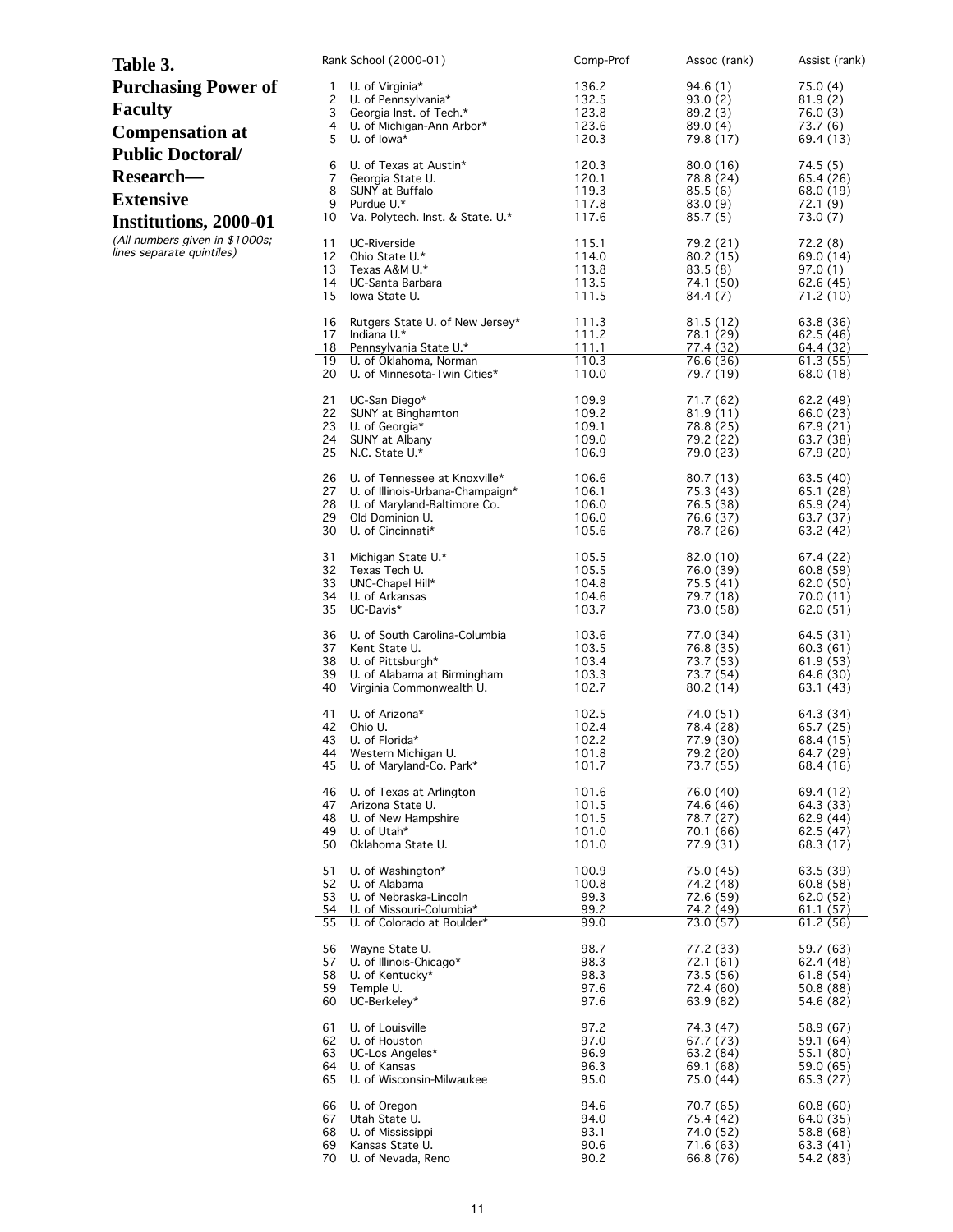|          | Rank School (2000-01)                     | Comp-Prof    | Assoc (rank)           | Assist (rank)          |
|----------|-------------------------------------------|--------------|------------------------|------------------------|
| 71<br>72 | Mississippi State U.<br>Colorado State U. | 89.6<br>88.9 | 69.5 (67)<br>66.8 (77) | 58.1 (71)<br>56.9 (73) |
| 73       | U. of So. Mississippi                     | 88.9         | 68.0 (69)              | 56.1 (77)              |
| 74       | U. of New Mexico                          | 88.1         | 66.0 (79)              | 56.9 (74)              |
| 75       | Oregon State U.*                          | 88.1         | 71.2 (64)              | 58.5 (70)              |
| 76       | U. of So. Florida                         | 87.9         | 67.9 (71)              | 54.6 (81)              |
| 77       | So. Illinois U. at Carbondale             | 87.5         | 67.5 (74)              | 56.4 (75)              |
| 78       | U. of No. Texas                           | 87.2         | 67.3 (75)              | 55.5 (78)              |
| 79       | UC-Irvine*                                | 86.8         | 60.4 (89)              | 52.7 (87)              |
| 80       | Washington State U.                       | 86.7         | 68.0 (70)              | 59.8 (62)              |
| 81       | West Virginia U.                          | 86.3         | 66.6 (78)              | 53.7 (84)              |
| 82       | No. Illinois U.                           | 86.2         | 65.7 (80)              | 57.1 (72)              |
| 83       | Florida State U.                          | 85.6         | 62.9 (86)              | 56.3 (76)              |
| 84       | SUNY at Stonybrook*                       | 85.0         | 61.3 (87)              | 50.1 (89)              |
| 85       | New Mexico State U.*                      | 84.3         | 67.8 (72)              | 58.8 (69)              |
| 86       | UC-Santa Cruz                             | 82.5         | 56.7 (90)              | 47.6 (90)              |
| 87       | U. of Vermont                             | 82.3         | 64.2 (81)              | 52.8 (86)              |
| 88       | Louisiana State U. and A&M C.*            | 82.0         | 60.9(88)               | 53.4 (85)              |
| 89       | U. of Wyoming                             | 81.7         | 63.2 (85)              | 59.0 (66)              |
| 90       | U. of Idaho                               | 79.0         | 63.2 (83)              | 55.4 (79)              |

The following institutions were not included because of insufficient data: U. of Massachusetts, Auburn U., Clemson U., U. of Rhode Island, U. of Wisconsin-Madison\*, U. of Hawaii at Manoa\*, U. of Memphis, Florida International U., CUNY Graduate Center, U. of Delaware, U. of Connecticut\*, U. of Toledo.

\* Research I Universities in 1992-93, according the Carnegie Foundation.

#### **Table 4. Substitute metro areas used in purchasing-power comparisons**

Institution, City, State — Proxy

Kent State U., Kent, OH — Akron U. of Georgia, Athens, GA — Augusta Tulane U., New Orleans, LA — Baton Rouge Cornell U., Ithaca, NY — Binghamtom Harvard U., Cambridge, MA — Boston

Mass. Inst. of Tech., Cambridge, MA — Boston Boston C., Chestnut Hill, MA — Boston Tufts U., Medford, MA — Boston Brandeis U., Waltham, MA — Boston Boston U., Boston, MA — Boston

U. of Rochester, Rochester, NY — Buffalo U. of Iowa, Iowa City, IA — Cedar Rapids Northwestern U., Evanston, IL — Chicago West Virginia U., Morgantown, WV — Cumberland, MD U. of No. Texas, Denton, TX — Dallas

Ohio State U., Columbus, OH — Dayton-Springfield Pennsylvania State U., State College, PA — Franklin Co. Lehigh U., Bethlehem, PA — Harrisburg Western Michigan U., Kalamazoo, MI — Holland U. of Florida, Gainesville, FL — Jacksonville

Purdue U., West Lafayette, IN — Lafayette U. of Michigan-Ann Arbor, Ann Arbor, MI — Lansing U. of Oregon, Eugene, OR — Lincoln Co. Stanford U., Palo Alto, CA — Los Angeles

Institution, City, State — Proxy

Cal. Inst. of Tech., Pasadena, CA — Los Angeles UC-Berkeley, Berkeley, CA — Los Angeles UC-Irvine, Irvine, CA — Los Angeles UC-Santa Cruz, Santa Cruz, CA — Los Angeles U. of Colorado at Boulder, Boulder, CO — Loveland

U. of Virginia, Charlottesville, VA — Lynchburg Duke U., Durham, NC — Manchester U. of Wisconsin-Madison, Madison, WI — Milwaukee U. of Oklahoma, Norman, Norman, OK — Oklahoma City U. of Idaho, Moscow, ID — Pullman, WA

Claremont Graduate U., Claremont, CA — Riverside City Va. Polytech. Inst. & State. U., Blacksburg, VA — Roanoke No. Illinois U., DeKalb, IL — Rockford UC-Davis, Davis, CA — Sacramento Rensselaer Polytechnic Inst., Troy, NY — Syracuse

SUNY at Albany, Albany, NY — Syracuse U. of Washington, Seattle, WA — Tacoma Mississippi State U., Mississippi State, MS — Vicksburg U. of Mississippi, University, MS — Vicksburg U. of So. Mississippi, Hattiesburg, MS — Vicksburg

U. of Maryland-Co. Park, College Park, MD — Washington, DC U. of Miami, Miami, FL — West Palm Beach Florida International U., Miami, FL — West Palm Beach Ohio U., Athens, OH — Zanesville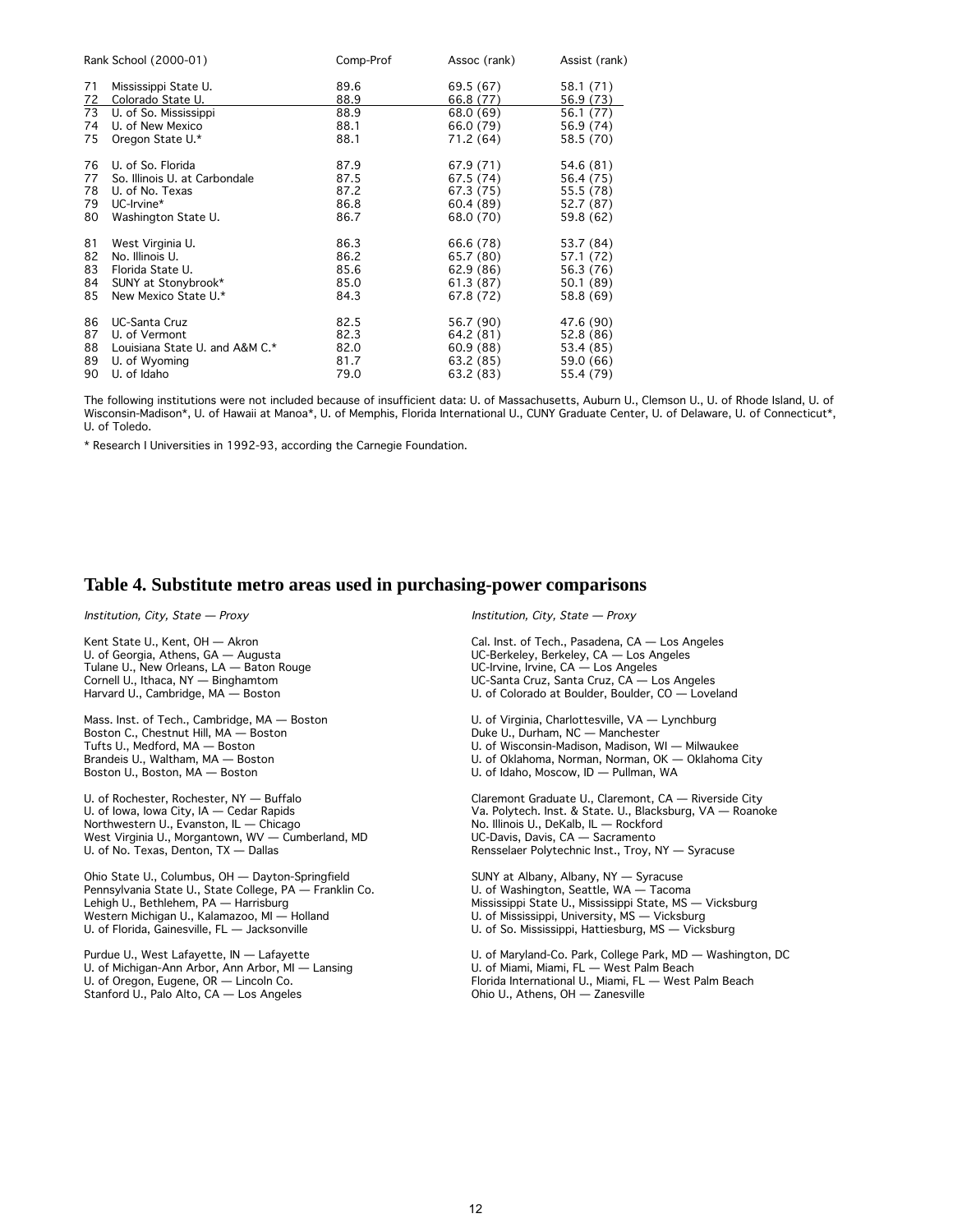| Table 5.                |
|-------------------------|
| <b>Quality-of-Life</b>  |
| <b>Value of Faculty</b> |
| <b>Compensation at</b>  |
| Doctoral/Research-      |
| <b>Extensive</b>        |
| Institutions, 2000-01   |

(All numbers given in \$1000s; lines separate quintiles)

| Rank           | School (2000-01)               | Prof  | Assoc (rank) | Assist (rank) |
|----------------|--------------------------------|-------|--------------|---------------|
| 1              | U. of Pennsylvania             | 112.5 | 79.0 (1)     | 69.6 (1)      |
| $\overline{c}$ | Stanford U.                    | 109.6 | 78.3 (2)     | 62.5 (4)      |
| 3              | Harvard U.                     | 108.9 | 64.9 (12)    | 58.2 (11)     |
| 4              | New York U.                    | 104.7 | 66.2 (8)     | 58.2 (10)     |
| 5              | UC-Berkeley                    | 104.6 | 68.5 (5)     | 58.5 (8)      |
| 6              | Duke U.                        | 103.9 | 70.2 (4)     | 56.1 (13)     |
| 7              | Emory U.                       | 100.1 | 70.4 (3)     | 59.8 (6)      |
| 8              | Rice U.                        | 100.1 | 66.0 (10)    | 60.2(5)       |
| 9              | Mass. Inst. of Tech.           | 99.9  | 68.5 (6)     | 62.8 (3)      |
| 10             | Georgetown U.                  | 98.6  | 64.7 (14)    | 49.3 (32)     |
| 11             | U. of Chicago                  | 97.4  | 65.0 (11)    | 55.8 (14)     |
| 12             | Carnegie Mellon U.             | 95.6  | 68.2 (7)     | 63.2 (2)      |
| 13             | UC-San Diego                   | 95.1  | 62.0 (24)    | 53.8 (19)     |
| 14             | Columbia U.                    | 93.2  | 62.6 (22)    | 51.5 (25)     |
| 15             | <b>UC-Los Angeles</b>          | 93.0  | 60.7 (27)    | 52.9 (20)     |
| 16             | UC-Irvine                      | 92.9  | 64.6 (15)    | 56.4 (12)     |
| 17             | Northwestern U.                | 92.0  | 63.4 (19)    | 52.2 (21)     |
| 18             | Boston C.                      | 90.9  | 64.0 (17)    | 49.2 (33)     |
| 19             | Cal. Inst. of Tech.            | 90.1  | 66.1 (9)     | 58.3 (9)      |
| 20             | Washington U.                  | 89.7  | 56.9(41)     | 52.2 (22)     |
| 21             | U. of Minnesota-Twin Cities    | 88.5  | 64.1 (16)    | 54.8 (15)     |
| 22             | Vanderbilt U.                  | 88.4  | 58.4 (34)    | 47.8 (40)     |
| 23             | Georgia Inst. of Tech.         | 88.4  | 63.7 (18)    | 54.2 (17)     |
| 24             | American U.                    | 87.9  | 60.4 (28)    | 47.6 (41)     |
| 25             | George Washington U.           | 87.7  | 64.7 (13)    | 51.2 (27)     |
| <u>26</u>      | <b>UNC-Chapel Hill</b>         | 87.3  | 62.9 (21)    | 51.7 (23)     |
| 27             | U. of Maryland-Co. Park        | 87.2  | 63.2 (20)    | 58.7 (7)      |
| 28             | U. of So. Cal.                 | 86.9  | 62.3 (23)    | 54.4 (16)     |
| 29             | Georgia State U.               | 85.7  | 56.3 (48)    | 46.7 (46)     |
| 30             | Princeton U.                   | 83.9  | 54.7 (53)    | 42.8 (72)     |
| 31             | Tufts U.                       | 83.1  | 61.0 (26)    | 45.7 (50)     |
| 32             | Temple U.                      | 82.9  | 61.5(25)     | 43.2 (68)     |
| 33             | U. of Miami                    | 82.8  | 56.8 (43)    | 47.5 (42)     |
| 34             | SUNY at Stonybrook             | 82.6  | 59.5 (30)    | 48.6 (38)     |
| 35             | UC-Riverside                   | 81.8  | 56.3 (47)    | 51.3 (26)     |
| 36             | U. of Pittsburgh               | 81.3  | 58.0 (37)    | 48.7 (36)     |
| 37             | UC-Santa Barbara               | 80.7  | 52.6 (67)    | 44.5 (62)     |
| 38             | Case Western Reserve U.        | 80.6  | 59.2 (31)    | 49.9 (29)     |
| 39             | Fordham U.                     | 80.2  | 60.0(29)     | 45.1 (56)     |
| 40             | U. of Rochester                | 80.0  | 58.6 (33)    | 54.2 (18)     |
| 41             | U. of Texas at Austin          | 79.6  | 53.0 (66)    | 49.3 (31)     |
| 42             | N.C. State U.                  | 79.6  | 58.9 (32)    | 50.6 (28)     |
| 43             | So. Methodist U.               | 79.6  | 53.5 (63)    | 49.8 (30)     |
| 44             | SUNY at Buffalo                | 79.0  | 56.6 (44)    | 45.0 (57)     |
| 45             | UC-Davis                       | 78.7  | 55.4 (50)    | 47.1 (43)     |
| 46             | U. of Utah                     | 78.7  | 54.6 (54)    | 48.7 (37)     |
| 47             | Rutgers State U. of New Jersey | 77.9  | 57.0 (40)    | 44.7 (60)     |
| 48             | U. of Notre Dame               | 77.7  | 53.0 (65)    | 43.8 (67)     |
| 49             | U. of Washington               | 77.7  | 57.8 (38)    | 48.9 (34)     |
| 50             | Northeastern U.                | 77.5  | 58.3 (35)    | 51.5(24)      |
| 51             | Tulane U.                      | 77.4  | 54.2 (58)    | 48.2 (39)     |
| 52             | Yale U.                        | 76.3  | 43.9 (104)   | 36.3 (106)    |
| 53             | U. of Cincinnati               | 76.1  | 56.8 (42)    | 45.5 (54)     |
| 54             | Ohio State U.                  | 76.1  | 53.6 (62)    | 46.1 (48)     |
| 55             | Claremont Graduate U.          | 76.0  | 57.1 (39)    | 45.0 (58)     |
| 56             | U. of Michigan-Ann Arbor       | 75.8  | 54.6 (55)    | 45.2 (55)     |
| 57             | U. of Connecticut              | 75.1  | 56.6 (45)    | 45.6 (53)     |
| 58             | Arizona State U.               | 73.7  | 54.2 (57)    | 46.7 (45)     |
| 59             | Rensselaer Polytechnic Inst.   | 73.5  | 52.4 (69)    | 46.9 (44)     |
| 60             | U. of Virginia                 | 73.2  | 50.8 (76)    | 40.3 (89)     |
| 61             | Brandeis U.                    | 73.0  | 53.9 (59)    | 44.2 (65)     |
| 62             | U. of Tennessee at Knoxville   | 72.4  | 54.8 (52)    | 43.1 (70)     |
| 63             | Virginia Commonwealth U.       | 72.2  | 56.4 (46)    | 44.3 (64)     |
| 64             | U. of Denver                   | 72.2  | 55.6 (49)    | 44.8 (59)     |
| 65             | Syracuse U.                    | 71.8  | 58.0 (36)    | 45.9 (49)     |
| 66             | Old Dominion U.                | 71.8  | 51.8 (72)    | 43.2 (69)     |
| 67             | Brown U.                       | 71.6  | 48.7 (83)    | 41.8 (79)     |
| 68             | U. of Maryland-Baltimore Co.   | 71.6  | 51.7 (73)    | 44.5 (61)     |
| 69             | SUNY at Albany                 | 71.6  | 52.0 (70)    | 41.8 (77)     |
| 70             | U. of Wisconsin-Madison        | 71.5  | 55.0 (51)    | 48.9 (35)     |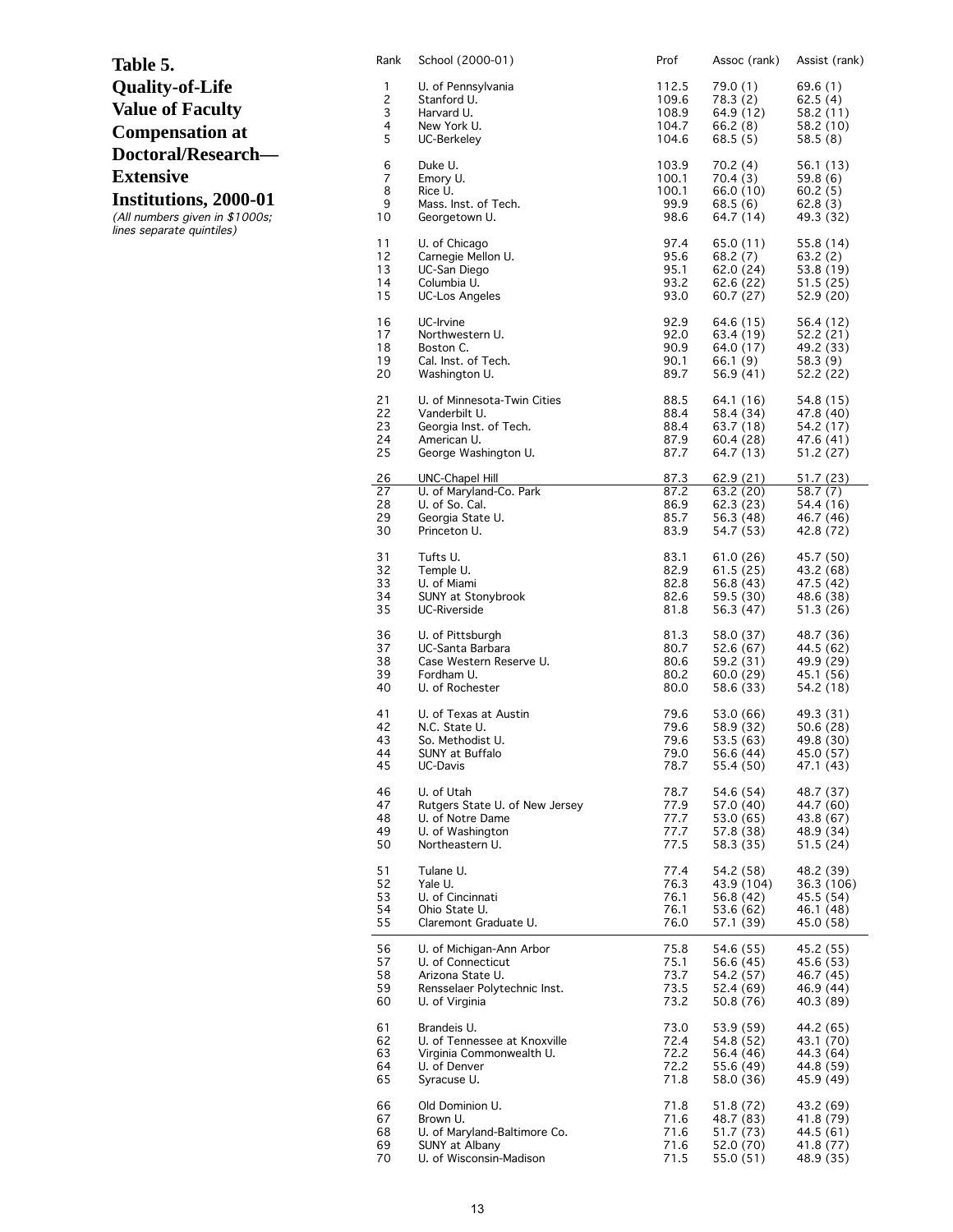| Rank     | School (2000-01)                                | Prof         | Assoc (rank)            | Assist (rank)            |
|----------|-------------------------------------------------|--------------|-------------------------|--------------------------|
| 71       | Loyola U. of Chicago                            | 71.1         | 50.7 (77)               | 43.0 (71)                |
| 72       | Saint Louis U.                                  | 69.7         | 49.7 (79)               | 40.5 (87)                |
| 73       | U. of Illinois-Chicago                          | 69.4         | 50.8 (75)               | 44.0 (66)                |
| 74       | U. of Louisville                                | 68.8         | 52.5 (68)               | 41.6 (82)                |
| 75       | Va. Polytech. Inst. & State. U.                 | 68.5         | 49.9 (78)               | 42.5 (74)                |
| 76       | U. of Oklahoma, Norman                          | 68.4         | 47.5 (88)               | 38.0 (99)                |
| 77       | Howard U.                                       | 68.4         | 53.6 (61)               | 45.7 (51)                |
| 78       | U. of Alabama at Birmingham                     | 68.3         | 48.7 (82)               | 42.7 (73)                |
| 79       | Marquette U.                                    | 68.1         | 54.3 (56)               | 44.4 (63)                |
| 80       | U. of Houston                                   | 67.7         | 47.2 (90)               | 41.2 (85)                |
| 81       | U. of Wisconsin-Milwaukee                       | 67.4         | 53.3 (64)               | 46.4 (47)                |
| 82       | U. of So. Florida                               | 67.2         | 51.9 (71)               | 41.7 (80)                |
| 83       | Utah State U.                                   | 67.0         | 53.8 (60)               | 45.6 (52)                |
| 84<br>85 | U. of Arizona<br>Catholic U. of America         | 66.5<br>66.4 | 48.0 (87)<br>49.7 (80)  | 41.7(81)<br>42.0 (76)    |
|          |                                                 |              |                         |                          |
| 86<br>87 | U. of South Carolina-Columbia<br>Wayne State U. | 66.1<br>66.0 | 49.1 (81)<br>51.6 (74)  | 41.1 (86)<br>39.9 (91)   |
| 88       | U. of Kentucky                                  | 64.1         | 48.0 (86)               | 40.4 (88)                |
| 89       | Lehigh U.                                       | 64.0         | 47.5 (89)               | 38.5 (96)                |
| 90       | U. of Hawaii at Manoa                           | 62.9         | 48.3 (84)               | 41.3 (84)                |
| 91       | lowa State U.                                   | 62.2         | 47.1 (91)               | 39.7 (92)                |
| 92       | U. of Delaware                                  | 62.0         | 45.0 (98)               | 35.8 (109)               |
| 93       | UC-Santa Cruz                                   | 61.4         | 42.3 (110)              | 35.5 (111)               |
| 94       | Washington State U.                             | 61.4         | 48.1 (85)               | 42.3 (75)                |
| 95       | U. of Texas at Arlington                        | 61.2         | 45.8 (97)               | 41.8 (78)                |
|          |                                                 |              |                         |                          |
| 96       | U. of Rhode Island                              | 60.8         | 46.4 (93)               | 37.2 (103)               |
| 97       | Clemson U.                                      | 60.4         | 46.3 (94)               | 38.1 (98)                |
| 98<br>99 | U. of Florida<br>U. of Nevada, Reno             | 60.1         | 45.9 (96)               | 40.3 (90)                |
| 100      | Western Michigan U.                             | 59.8<br>59.7 | 44.3 (101)<br>46.5 (92) | 36.0 (107)<br>38.0 (101) |
| 101      | U. of No. Texas                                 | 59.7         | 46.1 (95)               | 38.0 (100)               |
| 102      | U. of Nebraska-Lincoln                          | 58.5         | 42.8 (109)              | 36.5 (104)               |
| 103      | U. of Illinois-Urbana-Champaign                 | 58.4         | 41.4 (112)              | 35.8 (108)               |
| 104      | U. of New Mexico                                | 58.2         | 43.6 (106)              | 37.6 (102)               |
| 105      | U. of Arkansas                                  | 58.1         | 44.3 (102)              | 38.9 (94)                |
| 106      | Cornell U.                                      | 57.4         | 43.7 (105)              | 38.8 (95)                |
| 107      | U. of Missouri-Columbia                         | 57.4         | 42.9 (108)              | 35.4 (113)               |
| 108      | U. of lowa                                      | 57.1         | 37.8 (117)              | 32.9 (117)               |
| 109      | U. of Massachusetts                             | 56.4         | 44.5 (100)              | 35.4 (112)               |
| 110      | Oklahoma State U.                               | 56.4         | 43.5 (107)              | 38.2 (97)                |
| 111      | U. of Idaho                                     | 55.9         | 44.8 (99)               | 39.3 (93)                |
| 112      | Oregon State U.                                 | 54.8         | 44.3 (103)              | 36.4 (105)               |
| 113      | Florida State U.                                | 54.4         | 40.0 (114)              | 35.8 (110)               |
| 114      | U. of Oregon                                    | 54.3         | 40.6 (113)              | 34.9 (114)               |
| 115      | Michigan State U.                               | 54.3         | 42.2 (111)              | 34.7 (115)               |
| 116      | U. of Colorado at Boulder                       | 53.4         | 39.4 (116)              | 33.0 (116)               |
| 117      | Purdue U.                                       | 51.5         | 36.3 (120)              | 31.5 (119)               |
| 118      | U. of Vermont                                   | 50.9         | 39.7 (115)              | 32.6 (118)               |
| 119      | Indiana U.                                      | 50.4         | 35.4 (125)              | 28.3 (128)               |
| 120      | Texas Tech U.                                   | 49.6         | 35.8 (124)              | 28.6 (126)               |
| 121      | Kent State U.                                   | 49.1         | 36.4 (119)              | 28.6 (127)               |
| 122      | Texas A&M U.                                    | 48.8         | 35.9 (122)              | 41.6 (83)                |
| 123      | SUNY at Binghamton                              | 48.0         | 36.0 (121)              | 29.0 (125)               |
| 124      | Auburn U.                                       | 47.6         | 35.3 (126)              | 30.1 (121)               |
| 125      | Pennsylvania State U.                           | 47.0         | 32.7 (131)              | 27.2 (131)               |
| 126      | Ohio U.                                         | 46.8         | 35.8 (123)              | 30.0 (122)               |
| 127      | U. of Mississippi                               | 46.6         | 37.0 (118)              | 29.5 (123)               |
| 128      | Louisiana State U. and A&M C.                   | 46.3         | 34.4 (129)              | 30.2 (120)               |
| 129      | U. of Georgia                                   | 45.3         | 32.7 (132)              | 28.2 (129)               |
| 130      | Mississippi State U.                            | 44.9         | 34.8 (127)              | 29.1 (124)               |
| 131      | U. of New Hampshire                             | 44.4         | 34.4 (128)              | 27.5 (130)               |
| 132      | U. of So. Mississippi                           | 42.9         | 32.8 (130)              | 27.1 (132)               |
| 133      | Colorado State U.                               | 42.1         | 31.6 (133)              | 26.9 (133)               |
| 134      | U. of Alabama                                   | 36.2         | 26.6 (134)              | 21.8 (134)               |
| 135      | U. of Kansas                                    | 35.0         | 25.1 (135)              | 21.4 (136)               |
| 136      | West Virginia U.                                | 30.4         | 23.4 (137)              | 18.9 (138)               |
| 137      | U. of Wyoming                                   | 30.1         | 23.3 (138)              | 21.8 (135)               |
| 138      | New Mexico State U.                             | 29.9         | 24.1 (136)              | 20.9 (137)               |

The following institutions were not included because of insufficient data: Florida International U., No. Illinois U., So. Illinois U. at Carbondale, Kansas State U., Johns Hopkins U., Boston U., CUNY Graduate Center, Teachers C., Columbia U., Yeshiva U., U. of Toledo, U. of Memphis, Brigham Young U.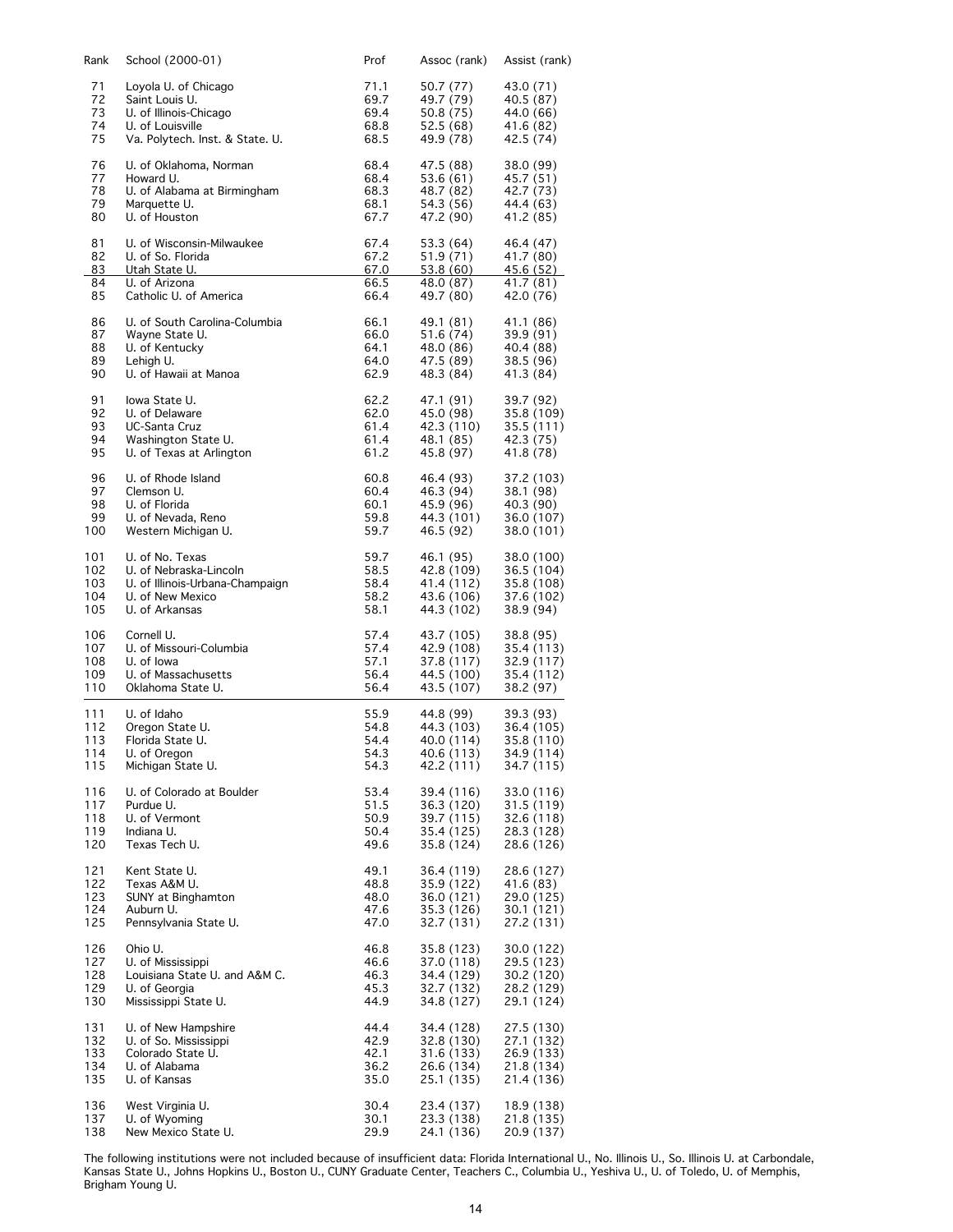| Table 6.                  |
|---------------------------|
| <b>Quality-of-Life</b>    |
| <b>Value of Faculty</b>   |
| <b>Compensation at</b>    |
| <b>Doctoral/Research-</b> |
| <b>Extensive</b>          |
| Institutions, 1992-93     |

(All numbers given in \$1000s; lines separate quintiles)

| Rank                 | School (1992-93)                                          | Prof                 | Assoc (rank)                        | Assist (rank)                       |
|----------------------|-----------------------------------------------------------|----------------------|-------------------------------------|-------------------------------------|
| 1                    | Harvard U.                                                | 82.1                 | 47.3 (11)                           | 42.6 (6)                            |
| 2                    | Cal. Inst. of Tech.                                       | 76.6                 | 56.7(2)                             | 46.5 (2)                            |
| 3                    | Georgetown U.                                             | 74.9                 | 49.2 (6)                            | 36.9 (19)                           |
| 4                    | Stanford U.                                               | 74.4                 | 54.2(3)                             | 42.7 (5)                            |
| 5                    | U. of Pennsylvania                                        | 74.4                 | 56.7 (1)                            | 47.8 (1)                            |
| 6                    | Mass. Inst. of Tech.                                      | 73.9                 | 53.2 (4)                            | 44.6 (3)                            |
| 7                    | Duke U.                                                   | 72.3                 | 50.0(5)                             | 38.6 (13)                           |
| 8                    | U. of Chicago                                             | 67.7                 | 44.7 (17)                           | 39.7 (11)                           |
| 9                    | Carnegie Mellon U.                                        | 67.7                 | 47.6 (9)                            | 43.0 (4)                            |
| 10                   | UC-Berkeley                                               | 66.4                 | 44.7 (16)                           | 37.3 (18)                           |
| 11                   | U. of So. Cal.                                            | 65.3                 | 47.9 (7)                            | 40.0 (10)                           |
| 12                   | Vanderbilt U.                                             | 64.5                 | 41.7 (39)                           | 35.1 (36)                           |
| 13                   | Northwestern U.                                           | 63.6                 | 44.6 (18)                           | 36.3 (24)                           |
| 14                   | Emory U.                                                  | 63.3                 | 44.6 (19)                           | 37.8 (16)                           |
| 15                   | Johns Hopkins U.                                          | 62.9                 | 43.7 (24)                           | 35.5 (28)                           |
| 16                   | UC-San Diego                                              | 62.9                 | 42.4 (32)                           | 36.1 (26)                           |
| 17                   | New York U.                                               | 62.9                 | 42.8 (27)                           | 38.2 (15)                           |
| 18                   | U. of Pittsburgh                                          | 62.5                 | 45.2 (14)                           | 36.5 (22)                           |
| 19                   | Boston C.                                                 | 62.3                 | 47.8 (8)                            | 40.2 (8)                            |
| 20                   | <b>UC-Los Angeles</b>                                     | 62.2                 | 41.7 (40)                           | 34.7 (41)                           |
| 21                   | Tufts U.                                                  | 62.1                 | 46.6 (13)                           | 37.5 (17)                           |
| 22                   | Case Western Reserve U.                                   | 62.1                 | 44.3 (21)                           | 38.6 (14)                           |
| 23                   | American U.                                               | 61.4                 | 44.9 (15)                           | 35.2 (35)                           |
| 24                   | Washington U.                                             | 61.4                 | 41.8 (38)                           | 35.0 (37)                           |
| 25                   | UC-Irvine                                                 | 61.0                 | 42.7 (29)                           | 36.1 (27)                           |
| 26<br>27<br>28<br>29 | Columbia U.<br>U. of Cincinnati<br><b>SUNY at Buffalo</b> | 60.8<br>60.3<br>59.8 | 43.2 (25)<br>43.8 (23)<br>43.0 (26) | 34.7 (40)<br>36.1 (25)<br>32.3 (60) |
| 30                   | U. of Maryland-Co. Park                                   | 59.6                 | 42.2 (34)                           | 34.9 (38)                           |
|                      | George Washington U.                                      | 59.4                 | 43.9 (22)                           | 35.3 (30)                           |
| 31                   | Rice U.                                                   | 59.4                 | 41.6 (41)                           | 36.4 (23)                           |
| 32                   | SUNY at Stonybrook                                        | 59.3                 | 42.3 (33)                           | 32.0 (62)                           |
| 33                   | Temple U.                                                 | 59.2                 | 47.6 (10)                           | 39.0 (12)                           |
| 34                   | Northeastern U.                                           | 58.7                 | 46.6 (12)                           | 40.9 (7)                            |
| 35                   | U. of Washington                                          | 58.4                 | 41.9 (37)                           | 36.7 (20)                           |
| 36                   | Georgia Inst. of Tech.                                    | 58.3                 | 44.6 (20)                           | 40.1 (9)                            |
| 37                   | U. of Notre Dame                                          | 57.9                 | 41.2 (42)                           | 33.5 (47)                           |
| 38                   | U. of Rochester                                           | 57.6                 | 39.7 (49)                           | 33.6 (44)                           |
| 39                   | Claremont Graduate U.                                     | 57.5                 | 42.5 (31)                           | 35.2 (33)                           |
| 40                   | UC-Santa Cruz                                             | 56.5                 | 39.4 (53)                           | 33.6 (46)                           |
| 41                   | UNC-Chapel Hill                                           | 56.4                 | 41.0 (44)                           | 33.6 (45)                           |
| 42                   | Brandeis U.                                               | 56.3                 | 40.8 (45)                           | 32.5 (56)                           |
| 43                   | Syracuse U.                                               | 56.2                 | 42.5 (30)                           | 35.4 (29)                           |
| 44                   | U. of Miami                                               | 56.2                 | 40.4 (46)                           | 32.4 (59)                           |
| 45                   | Princeton U.                                              | 56.1                 | 33.5 (91)                           | 26.4 (111)                          |
| 46                   | Marquette U.                                              | 55.8                 | 42.0 (36)                           | 33.9 (43)                           |
| 47                   | U. of Michigan-Ann Arbor                                  | 55.2                 | 42.0 (35)                           | 35.3 (31)                           |
| 48                   | N.C. State U.                                             | 54.6                 | 39.2 (54)                           | 34.3 (42)                           |
| 49                   | UC-Santa Barbara                                          | 54.4                 | 36.7 (68)                           | 30.2 (78)                           |
| 50                   | Wayne State U.                                            | 54.4                 | 42.8 (28)                           | 36.5(21)                            |
| 51                   | SUNY at Albany                                            | 54.3                 | 39.7 (50)                           | 29.9 (82)                           |
| 52                   | Loyola U. of Chicago                                      | 54.2                 | 39.6 (51)                           | 32.4 (57)                           |
| 53                   | U. of Minnesota-Twin Cities                               | 53.9                 | 39.8 (48)                           | 35.3 (32)                           |
| 54                   | Yale U.                                                   | 53.9                 | 31.5 (105)                          | 26.1 (113)                          |
| 55                   | Brown U.                                                  | 53.8                 | 36.9 (65)                           | 31.1 (69)                           |
| 56                   | Georgia State U.                                          | 53.7                 | 39.4 (52)                           | 33.0 (52)                           |
| 57                   | U. of Utah                                                | 53.2                 | 38.8 (55)                           | 34.9 (39)                           |
| 58                   | So. Methodist U.                                          | 52.8                 | 36.4 (70)                           | 31.9(63)                            |
| 59                   | Ohio State U.                                             | 52.6                 | 37.9 (60)                           | 32.4 (58)                           |
| 60                   | U. of Houston                                             | 52.3                 | 35.9 (76)                           | 31.4 (66)                           |
| 61                   | U. of Maryland-Baltimore Co.                              | 52.2                 | 37.5 (63)                           | 32.9 (55)                           |
| 62                   | Teachers C., Columbia U.                                  | 51.9                 | 41.1 (43)                           | 31.2(67)                            |
| 63                   | U. of Virginia                                            | 51.6                 | 35.7 (79)                           | 29.5 (85)                           |
| 64                   | Purdue U.                                                 | 51.5                 | 35.7 (77)                           | 30.1 (79)                           |
| 65                   | Fordham U.                                                | 51.4                 | 39.8 (47)                           | 30.6 (73)                           |
| 66                   | U. of Delaware                                            | 51.3                 | 38.6 (57)                           | 31.2 (68)                           |
| 67                   | UC-Riverside                                              | 51.0                 | 35.2 (81)                           | 29.5 (84)                           |
| 68                   | U. of Hawaii at Manoa                                     | 50.9                 | 38.7 (56)                           | 33.5 (48)                           |
| 69                   | Catholic U. of America                                    | 50.3                 | 36.9 (66)                           | 31.1 (71)                           |
| 70                   | U. of Wisconsin-Madison                                   | 49.8                 | 37.7 (61)                           | 33.5 (49)                           |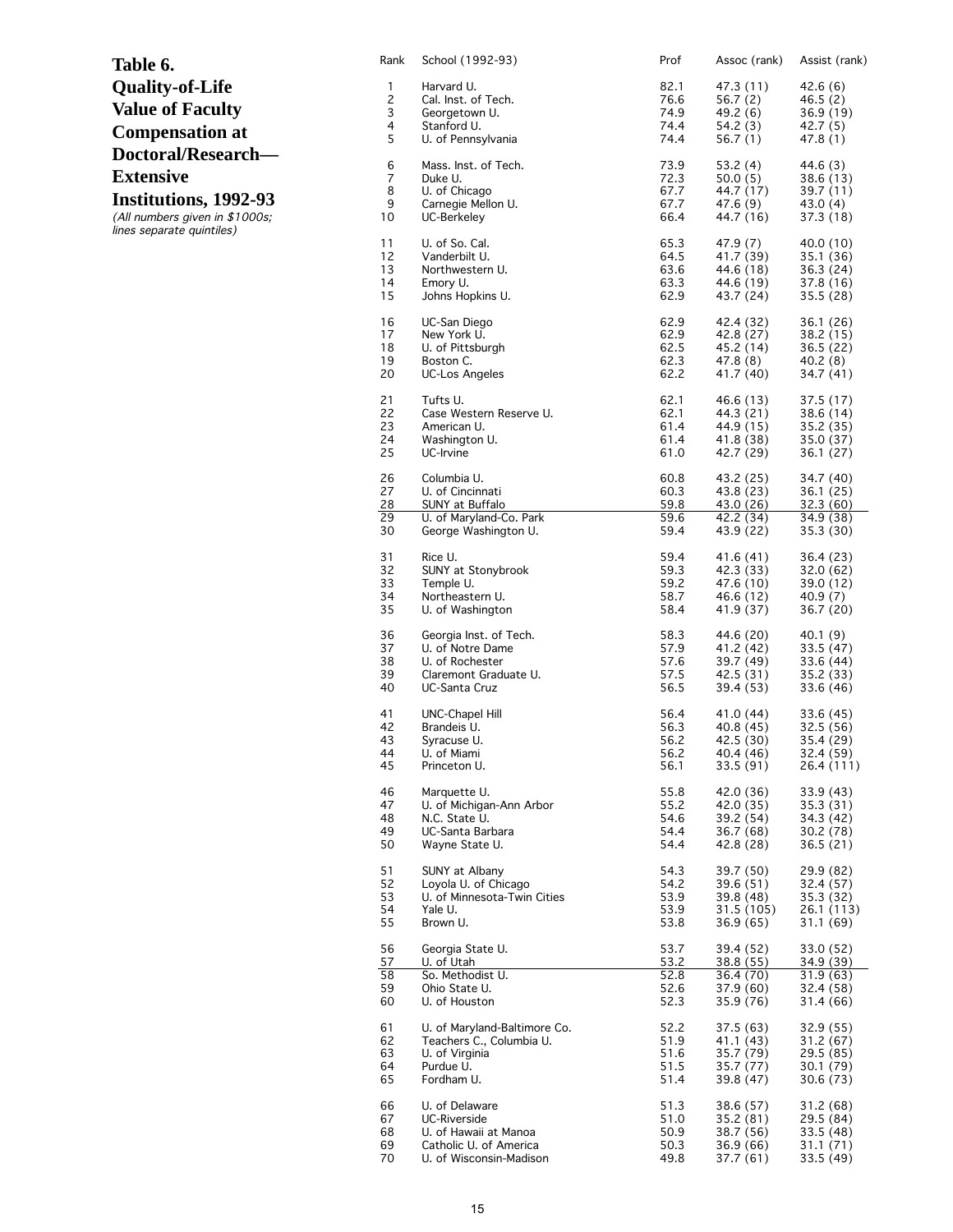| Rank         | School (1992-93)                | Prof        | Assoc (rank) | Assist (rank) |
|--------------|---------------------------------|-------------|--------------|---------------|
| 71           | Saint Louis U.                  | 49.3        | 38.0 (59)    | 33.0 (51)     |
| 72           | U. of Louisville                | 49.1        | 37.3 (64)    | 30.4 (75)     |
| 73           | Rutgers State U. of New Jersey  | 48.5        | 36.3 (71)    | 28.8 (88)     |
| 74           | Lehigh U.                       | 48.2        | 34.9 (84)    | 27.7 (98)     |
| 75           | U. of Wisconsin-Milwaukee       | 48.2        | 37.5 (62)    | 35.2 (34)     |
| 76           | UC-Davis                        | 48.2        | 33.2 (94)    | 28.5 (90)     |
| 77           | U. of Tennessee at Knoxville    | 48.1        | 35.7 (78)    | 31.0 (72)     |
| 78           | U. of Arizona                   | 47.7        | 35.2(82)     | 31.5(64)      |
| 79           | U. of Kentucky                  | 47.4        | 35.9 (75)    | 31.5 (65)     |
| 80           | U. of Denver                    | 47.4        | 36.8(67)     | 32.9 (53)     |
| 81           | U. of Illinois-Chicago          | 47.1        | 34.4 (88)    | 30.3 (76)     |
| 82           | U. of Oregon                    | 47.1        | 35.9 (74)    | 30.1(81)      |
| 83           | Oregon State U.                 | 47.0        | 38.0 (58)    | 32.9(54)      |
| 84           | U. of Oklahoma, Norman          | 46.9        | 35.6 (80)    | 29.7 (83)     |
| 85           | U. of Alabama at Birmingham     | 46.8        | 33.4 (93)    | 27.8 (97)     |
| 86           | Arizona State U.                | 46.3        | 34.7 (86)    | 31.1 (70)     |
| 87           | Utah State U.                   | 46.2        | 36.6 (69)    | 33.2 (50)     |
| 88           | U. of Connecticut               | 46.2        | 36.2 (72)    | 30.3 (77)     |
| 89           | Tulane U.                       | 46.1        | 33.8 (90)    | 26.9 (108)    |
| 90           | Florida International U.        | 46.1        | 35.2 (83)    | 32.2 (61)     |
| 91           | Va. Polytech. Inst. & State. U. | 45.4        | 32.6 (98)    | 27.8 (96)     |
| 92           | U. of Rhode Island              | 45.2        | 34.7 (85)    | 30.4 (74)     |
| 93           | Cornell U.                      | 44.9        | 32.3 (99)    | 27.7 (99)     |
| 94           | U. of Toledo                    | 44.7        | 33.5 (92)    | 28.5 (91)     |
| 95           | Washington State U.             | 44.5        | 33.8 (89)    | 30.1(80)      |
| 96           | Virginia Commonwealth U.        | 44.2        | 36.0 (73)    | 29.1 (87)     |
| 97           | U. of Illinois-Urbana-Champaign | 44.0        | 32.2 (100)   | 27.9 (95)     |
| 98           | U. of Texas at Austin           | 43.9        | 29.6 (114)   | 26.7 (109)    |
| 99           | lowa State U.                   | 43.8        | 33.2 (95)    | 27.0 (105)    |
| 100          | Clemson U.                      | 43.8        | 32.7 (97)    | 28.1 (93)     |
| 101          | U. of Massachusetts             | 43.6        | 33.0 (96)    | 27.2 (103)    |
| 102          | Texas Tech U.                   | 43.4        | 31.4 (109)   | 27.3 (100)    |
| 103          | U. of So. Florida               | 42.9        | 31.8 (103)   | 28.0 (94)     |
| 104          | U. of New Mexico                | 42.6        | 32.0 (101)   | 28.7 (89)     |
| 105          | Western Michigan U.             | 42.4        | 34.6 (87)    | 28.4 (92)     |
| 106          | U. of Colorado at Boulder       | 40.7        | 31.6 (104)   | 27.0 (106)    |
| 107          | U. of Nebraska-Lincoln          | 40.7        | 30.2 (112)   | 26.5 (110)    |
| 108          | Old Dominion U.                 | 40.4        | 31.9 (102)   | 27.0 (107)    |
| 109          | <b>SUNY at Binghamton</b>       | 40.3        | 29.6 (115)   | 23.2 (124)    |
| 110          | Indiana U.                      | 40.2        | 29.2 (118)   | 23.5 (123)    |
| 111          | Michigan State U.               | 40.0        | 31.2 (110)   | 26.3 (112)    |
| 112          | Pennsylvania State U.           | 39.9        | 29.2 (117)   | 24.0 (120)    |
| <u> 113 </u> | <u>Ohio U.</u>                  | <u>39.7</u> | 31.4 (108)   | 25.9 (115)    |
| 114          | U. of Texas at Arlington        | 39.6        | 31.1 (111)   | 27.3 (102)    |
| 115          | U. of lowa                      | 39.6        | 29.4 (116)   | 25.1 (117)    |
| 116          | U. of Idaho                     | 39.0        | 31.5 (106)   | 29.3 (86)     |
| 117          | U. of South Carolina-Columbia   | 38.7        | 29.1 (119)   | 26.0 (114)    |
| 118          | U. of No. Texas                 | 38.0        | 31.5 (107)   | 27.3 (101)    |
| 119          | U. of Vermont                   | 37.6        | 28.6 (121)   | 23.7 (122)    |
| 120          | Oklahoma State U.               | 37.1        | 28.5 (122)   | 25.7 (116)    |
| 121          | U. of Memphis                   | 36.7        | 28.9 (120)   | 25.0 (118)    |
| 122          | U. of Florida                   | 36.3        | 29.9 (113)   | 27.1 (104)    |
| 123          | U. of Arkansas                  | 36.3        | 27.8 (123)   | 24.3 (119)    |
| 124          | Kent State U.                   | 36.0        | 26.8 (125)   | 22.6 (126)    |
| 125          | U. of Nevada, Reno              | 35.6        | 26.9 (124)   | 22.2 (128)    |
| 126          | U. of Missouri-Columbia         | 34.7        | 26.4 (127)   | 23.9 (121)    |
| 127          | U. of New Hampshire             | 34.0        | 26.5 (126)   | 21.7 (130)    |
| 128          | Colorado State U.               | 33.8        | 25.3 (129)   | 22.8 (125)    |
| 129          | Florida State U.                | 33.8        | 24.4 (130)   | 22.5 (127)    |
| 130          | U. of Georgia                   | 33.5        | 24.0 (132)   | 20.2 (134)    |
| 131          | West Virginia U.                | 31.5        | 25.3 (128)   | 21.4 (132)    |
| 132          | U. of Alabama                   | 30.7        | 23.3 (135)   | 19.8 (135)    |
| 133          | U. of So. Mississippi           | 30.7        | 23.8 (133)   | 20.3 (133)    |
| 134          | U. of Mississippi               | 30.4        | 23.5 (134)   | 21.7 (129)    |
| 135          | Mississippi State U.            | 29.7        | 24.2 (131)   | 21.6 (131)    |
| 136          | Texas A&M U.                    | 29.1        | 21.5 (138)   | 18.6 (137)    |
| 137          | Louisiana State U. and A&M C.   | 29.0        | 21.5 (137)   | 19.0 (136)    |
| 138          | U. of Kansas                    | 28.0        | 21.3 (139)   | 18.1 (140)    |
| 139          | New Mexico State U.             | 26.7        | 22.3 (136)   | 18.2 (139)    |
| 140          | U. of Wyoming                   | 26.1        | 20.8 (140)   | 18.5 (138)    |
| 141          | Auburn U.                       | 25.2        | 19.3 (141)   | 16.4 (141)    |

The following institutions were not included because of insufficient data: Howard U., No. Illinois U., So. Illinois U. at Carbondale, Kansas State U., Boston U., CUNY Graduate Center, Rensselaer Polytechnic Inst., Yeshiva U., Brigham Young U.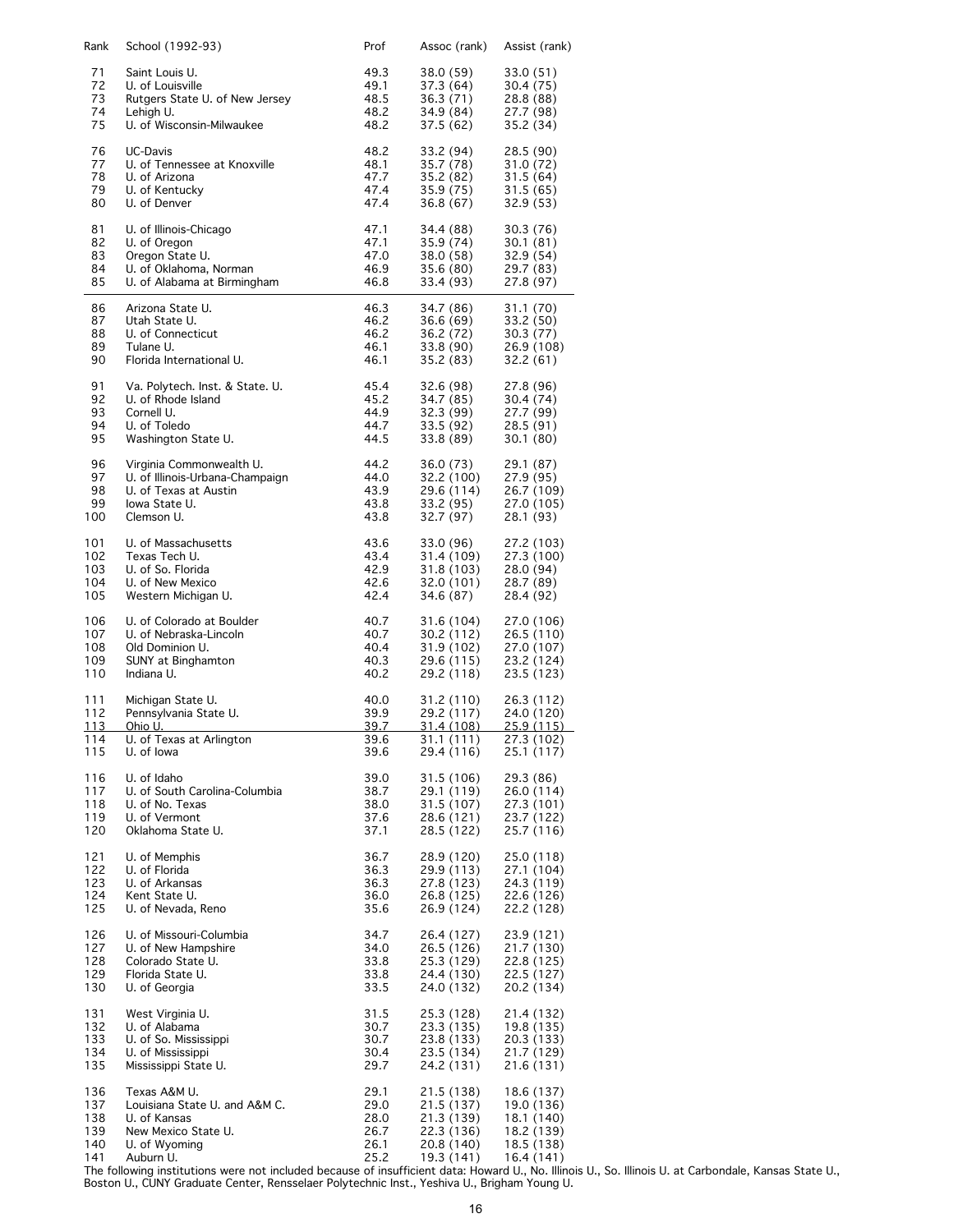| Table 7.                                                    |          | Rank School (2000-01)                                | Prof         | Assoc (rank)           | Assist (rank)          |
|-------------------------------------------------------------|----------|------------------------------------------------------|--------------|------------------------|------------------------|
| <b>Quality-of-Life</b>                                      | 1        | U. of Pennsylvania                                   | 112.5        | 79.0(1)                | 69.6(1)                |
| <b>Value of Faculty</b>                                     | 2        | UC-Berkeley                                          | 104.6        | 68.5(2)                | 58.5(3)                |
|                                                             | 3<br>4   | UC-Irvine<br>U. of Minnesota-Twin Cities             | 92.9<br>88.5 | 64.6(3)<br>64.1(4)     | 56.4(4)<br>54.8 (5)    |
| <b>Compensation at</b>                                      | 5        | Georgia Inst. of Tech.                               | 88.4         | 63.7(5)                | 54.2 (6)               |
| <b>Public Doctoral/</b>                                     |          |                                                      |              |                        |                        |
| Research-                                                   | 6<br>7   | U. of Maryland-Co. Park<br>UNC-Chapel Hill           | 87.2<br>87.3 | 63.2(6)<br>62.9(7)     | 58.7(2)<br>51.7(9)     |
| <b>Extensive</b>                                            | 8        | UC-San Diego                                         | 95.1         | 62.0(8)                | 53.8(7)                |
|                                                             | 9        | Temple U.                                            | 82.9         | 61.5(9)                | 43.2 (33)              |
| Institutions, 2000-01                                       | 10       | <b>UC-Los Angeles</b>                                | 93.0         | 60.7(10)               | 52.9(8)                |
| (All numbers given in \$1000s;<br>lines separate quintiles) | 11       | SUNY at Stonybrook                                   | 82.6         | 59.5 (11)              | 48.6 (17)              |
|                                                             | 12<br>13 | N.C. State U.<br>U. of Pittsburgh                    | 79.6<br>81.3 | 58.9 (12)<br>58.0 (13) | 50.6(11)<br>48.7 (15)  |
|                                                             | 14       | U. of Washington                                     | 77.7         | 57.8 (14)              | 48.9 (13)              |
|                                                             | 15       | Rutgers State U. of New Jersey                       | 77.9         | 57.0 (15)              | 44.7 (28)              |
|                                                             | 16       | U. of Cincinnati                                     | 76.1         | 56.8 (16)              | 45.5 (25)              |
|                                                             | 17       | SUNY at Buffalo                                      | 79.0         | 56.6 (17)              | 45.0 (27)              |
|                                                             | 18<br>19 | U. of Connecticut<br>Virginia Commonwealth U.        | 75.1<br>72.2 | 56.6 (18)<br>56.4 (19) | 45.6 (24)<br>44.3 (31) |
|                                                             | 20       | <b>UC-Riverside</b>                                  | 81.8         | 56.3 (20)              | 51.3 (10)              |
|                                                             |          |                                                      |              |                        |                        |
|                                                             | 21<br>22 | Georgia State U.<br>UC-Davis                         | 85.7<br>78.7 | 56.3 (21)<br>55.4 (22) | 46.7 (20)<br>47.1 (18) |
|                                                             | 23       | U. of Wisconsin-Madison                              | 71.5         | 55.0 (23)              | 48.9 (14)              |
|                                                             | 24       | U. of Tennessee at Knoxville                         | 72.4         | 54.8 (24)              | 43.1 (35)              |
|                                                             | 25       | U. of Utah                                           | 78.7         | 54.6 (25)              | 48.7 (16)              |
|                                                             | 26       | U. of Michigan-Ann Arbor                             | 75.8         | 54.6 (26)              | 45.2 (26)              |
|                                                             | 27       | Arizona State U.                                     | 73.7         | 54.2 (27)              | 46.7 (19)              |
|                                                             | 28<br>29 | Utah State U.<br>Ohio State U.                       | 67.0<br>76.1 | 53.8 (28)<br>53.6 (29) | 45.6 (23)<br>46.1 (22) |
|                                                             | 30       | U. of Wisconsin-Milwaukee                            | 67.4         | 53.3 (30)              | 46.4 (21)              |
|                                                             | 31       | U. of Texas at Austin                                | 79.6         | 53.0 (31)              | 49.3 (12)              |
|                                                             | 32       | UC-Santa Barbara                                     | 80.7         | 52.6 (32)              | 44.5 (30)              |
|                                                             | 33       | U. of Louisville                                     | 68.8         | 52.5 (33)              | 41.6(43)               |
|                                                             | 34<br>35 | SUNY at Albany<br>U. of So. Florida                  | 71.6<br>67.2 | 52.0 (34)<br>51.9 (35) | 41.8 (39)<br>41.7 (41) |
|                                                             |          |                                                      |              |                        |                        |
|                                                             | 36       | Old Dominion U.                                      | 71.8         | 51.8 (36)              | 43.2 (34)              |
|                                                             | 37<br>38 | U. of Maryland-Baltimore Co.<br>Wayne State U.       | 71.6<br>66.0 | 51.7 (37)<br>51.6(38)  | 44.5 (29)<br>39.9 (51) |
|                                                             | 39       | U. of Illinois-Chicago                               | 69.4         | 50.8 (39)              | 44.0 (32)              |
|                                                             | 40       | U. of Virginia                                       | 73.2         | 50.8(40)               | 40.3 (49)              |
|                                                             | 41       | Va. Polytech. Inst. & State. U.                      | 68.5         | 49.9 (41)              | 42.5 (37)              |
|                                                             | 42       | U. of South Carolina-Columbia                        | 66.1         | 49.1 (42)              | 41.1 (47)              |
|                                                             | 43<br>44 | U. of Alabama at Birmingham<br>U. of Hawall at Manoa | 68.3<br>62.9 | 48.7 (43)<br>48.3 (44) | 42.7 (36)<br>41.3 (45) |
|                                                             | 45       | Washington State U.                                  | 61.4         | 48.1 (45)              | 42.3 (38)              |
|                                                             | 46       | U. of Kentucky                                       | 64.1         | 48.0 (46)              | 40.4 (48)              |
|                                                             | 47       | U. of Arizona                                        | 66.5         | 48.0 (47)              | 41.7 (42)              |
|                                                             | 48       | U. of Oklahoma, Norman                               | 68.4         | 47.5 (48)              | 38.0 (57)              |
|                                                             | 49<br>50 | U. of Houston<br>lowa State U.                       | 67.7<br>62.2 | 47.2 (49)<br>47.1 (50) | 41.2 (46)<br>39.7 (52) |
|                                                             |          |                                                      |              |                        |                        |
|                                                             | 51<br>52 | Western Michigan U.<br>U. of Rhode Island            | 59.7<br>60.8 | 46.5 (51)<br>46.4 (52) | 38.0 (59)<br>37.2 (61) |
|                                                             | 53       | Clemson U.                                           | 60.4         | 46.3 (53)              | 38.1 (56)              |
|                                                             | 54       | U. of No. Texas                                      | 59.7         | 46.1 (54)              | 38.0 (58)              |
|                                                             | 55       | U. of Florida                                        | 60.1         | 45.9 (55)              | 40.3 (50)              |
|                                                             | 56       | U. of Texas at Arlington                             | 61.2         | 45.8 (56)              | 41.8 (40)              |
|                                                             | 57       | U. of Delaware                                       | 62.0         | 45.0 (57)              | 35.8 (66)              |
|                                                             | 58<br>59 | U. of Idaho<br>U. of Massachusetts                   | 55.9<br>56.4 | 44.8 (58)<br>44.5 (59) | 39.3 (53)<br>35.4 (69) |
|                                                             | 60       | U. of Nevada, Reno                                   | 59.8         | 44.3 (60)              | 36.0 (64)              |
|                                                             | 61       | U. of Arkansas                                       | 58.1         | 44.3 (61)              | 38.9 (54)              |
|                                                             | 62       | Oregon State U.                                      | 54.8         | 44.3 (62)              | 36.4 (63)              |
|                                                             | 63       | U. of New Mexico                                     | 58.2         | 43.6 (63)              | 37.6 (60)              |
|                                                             | 64<br>65 | Oklahoma State U.<br>U. of Missouri-Columbia         | 56.4<br>57.4 | 43.5 (64)<br>42.9 (65) | 38.2 (55)<br>35.4 (70) |
|                                                             |          |                                                      |              |                        |                        |
|                                                             | 66<br>67 | U. of Nebraska-Lincoln<br>UC-Santa Cruz              | 58.5<br>61.4 | 42.8 (66)              | 36.5(62)               |
|                                                             | 68       | Michigan State U.                                    | 54.3         | 42.3 (67)<br>42.2 (68) | 35.5(68)<br>34.7 (72)  |
|                                                             | 69       | U. of Illinois-Urbana-Champaign                      | 58.4         | 41.4 (69)              | 35.8(65)               |
|                                                             | 70       | U. of Oregon                                         | 54.3         | 40.6 (70)              | 34.9 (71)              |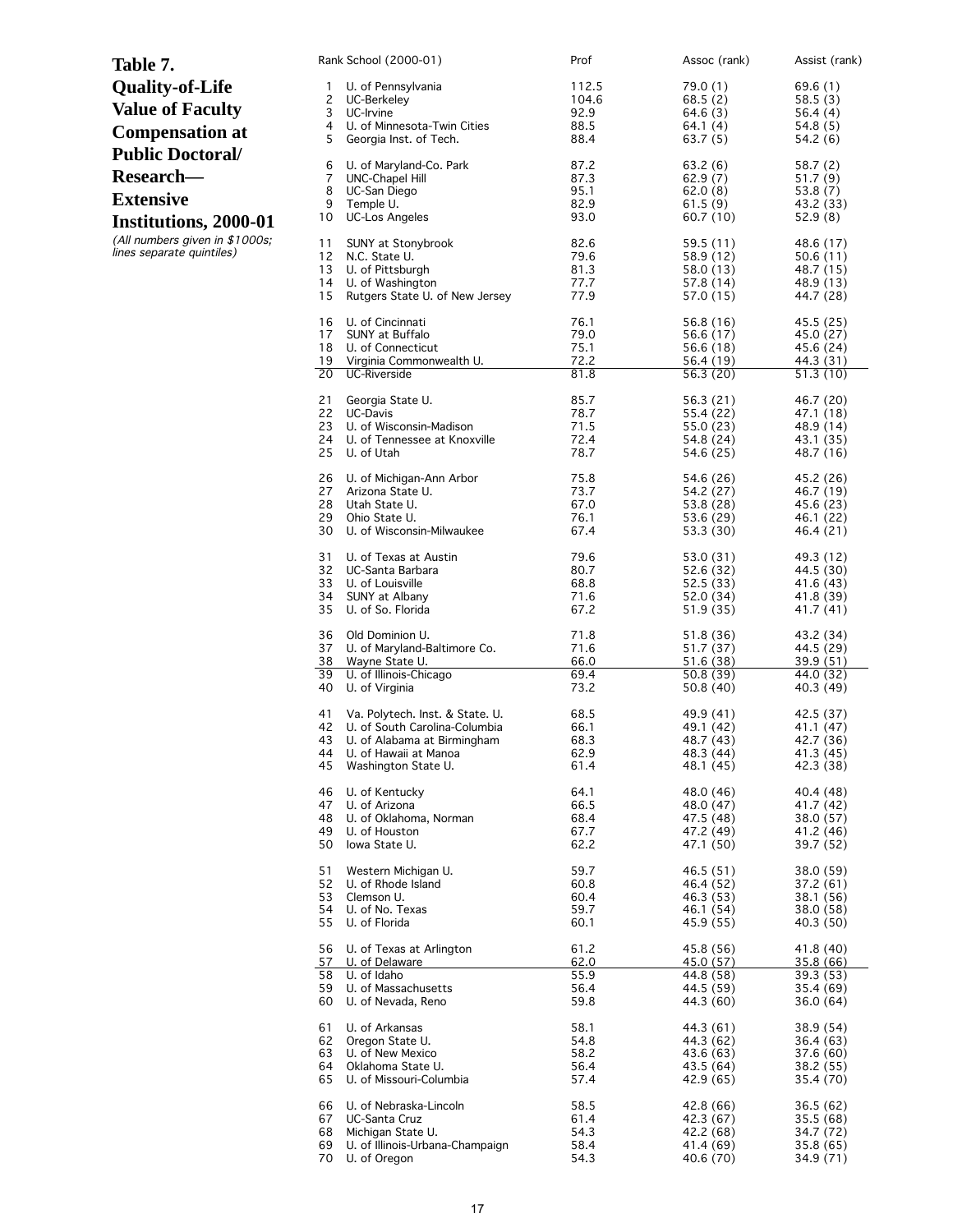|    | Rank School (2000-01)         | Prof | Assoc (rank) | Assist (rank) |
|----|-------------------------------|------|--------------|---------------|
| 71 | Florida State U.              | 54.4 | 40.0 (71)    | 35.8 (67)     |
| 72 | U. of Vermont                 | 50.9 | 39.7 (72)    | 32.6 (75)     |
| 73 | U. of Colorado at Boulder     | 53.4 | 39.4 (73)    | 33.0 (73)     |
| 74 | U. of lowa                    | 57.1 | 37.8 (74)    | 32.9 (74)     |
| 75 | U. of Mississippi             | 46.6 | 37.0 (75)    | 29.5(80)      |
| 76 | Kent State U.                 | 49.1 | 36.4 (76)    | 28.6 (84)     |
| 77 | Purdue U.                     | 51.5 | 36.3 (77)    | 31.5 (76)     |
| 78 | SUNY at Binghamton            | 48.0 | 36.0 (78)    | 29.0 (82)     |
| 79 | Texas A&M U.                  | 48.8 | 35.9 (79)    | 41.6 (44)     |
| 80 | Ohio U.                       | 46.8 | 35.8 (80)    | 30.0 (79)     |
| 81 | Texas Tech U.                 | 49.6 | 35.8(81)     | 28.6 (83)     |
| 82 | Indiana U.                    | 50.4 | 35.4 (82)    | 28.3 (85)     |
| 83 | Auburn U.                     | 47.6 | 35.3(83)     | 30.1 (78)     |
| 84 | Mississippi State U.          | 44.9 | 34.8 (84)    | 29.1 (81)     |
| 85 | U. of New Hampshire           | 44.4 | 34.4 (85)    | 27.5 (87)     |
| 86 | Louisiana State U. and A&M C. | 46.3 | 34.4 (86)    | 30.2(77)      |
| 87 | U. of So. Mississippi         | 42.9 | 32.8(87)     | 27.1 (89)     |
| 88 | Pennsylvania State U.         | 47.0 | 32.7 (88)    | 27.2 (88)     |
| 89 | U. of Georgia                 | 45.3 | 32.7 (89)    | 28.2 (86)     |
| 90 | Colorado State U.             | 42.1 | 31.6(90)     | 26.9 (90)     |
| 91 | U. of Alabama                 | 36.2 | 26.6(91)     | 21.8(91)      |
| 92 | U. of Kansas                  | 35.0 | 25.1 (92)    | 21.4 (93)     |
| 93 | New Mexico State U.           | 29.9 | 24.1 (93)    | 20.9 (94)     |
| 94 | West Virginia U.              | 30.4 | 23.4 (94)    | 18.9 (95)     |
| 95 | U. of Wyoming                 | 30.1 | 23.3 (95)    | 21.8 (92)     |

The following institutions were not included because of insufficient data: Florida International U., No. Illinois U., So. Illinois U. at Carbondale, Kansas State U., CUNY Graduate Center, U. of Toledo, U. of Memphis

#### **Table 8. Substitute metro areas used in quality-of-life comparisons**

Institution, City, State — Proxy

Arizona State U., Tempe, AZ — Phoenix-Mesa Auburn U., Auburn, AL — Columbus GA-AL Boston C., Chestnut Hill, MA — Boston Brandeis U., Waltham, MA — Boston Cal. Inst. of Tech., Pasadena, CA — Los Angeles-Long Beach

Claremont Graduate U., Claremont, CA — Riverside-San Bernadino Clemson U., Clemson, SC — Greenville-Spartanburg-Anderson Cornell U., Ithaca, NY — Binghampton Harvard U., Cambridge, MA — Boston Iowa State U., Ames, IA — Des Moines

Kent State U., Kent, OH — Canton-Massilon Mass. Inst. of Tech., Cambridge, MA — Boston Mississippi State U., Mississippi State, MS — Biloxi-Gulfport Northwestern U., Evanston, IL — Chicago Ohio U., Athens, OH — Parkersburg, WV-Marietta, OH

Oklahoma State U., Stillwater, OK — Tulsa Oregon State U., Corvallis, OR — Eugene-Springfield Pennsylvania State U., University Park, PA — State College Princeton U., Princeton, NJ — Trenton Purdue U., West Lafayette, IN — Lafayette

Institution, City, State — Proxy

Stanford U., Palo Alto, CA — San Francisco Tufts U., Medford, MA — Boston U. of Connecticut, Storrs, CT — Hartford U. of Hawaii at Manoa, Manoa, HI — Honolulu U. of Idaho, Moscow, ID — Spokane, WA

U. of Maryland-Co. Park, College Park, MD — Washington, DC

U. of Massachusetts, Amherst, MA — Worcester

U. of Mississippi, University, MS — Biloxi-Gulfport

U. of New Hampshire, Durham, NH — Portsmouth-Rochester

U. of No. Texas, Denton, TX — Dallas

U. of Oklahoma, Norman, Norman, OK — Oklahoma City

U. of Rhode Island, Kingston, RI — Providence

U. of So. Mississippi, Hattiesburg, MS — Biloxi-Gulfport

U. of Wyoming, Laramie, WY — Cheyenne

UC-Berkeley, Berkeley, CA — San Francisco

UC-Davis, Davis, CA — Sacramento UC-Irvine, Irvine, CA — Orange County Utah State U., Logan, UT — Salt Lake City-Ogden Va. Polytech. Inst. & State. U., Blacksburg, VA — Roanoke Washington State U., Pullman, WA — Spokane, WA West Virginia U., Morgantown, WV — Cumberland, MD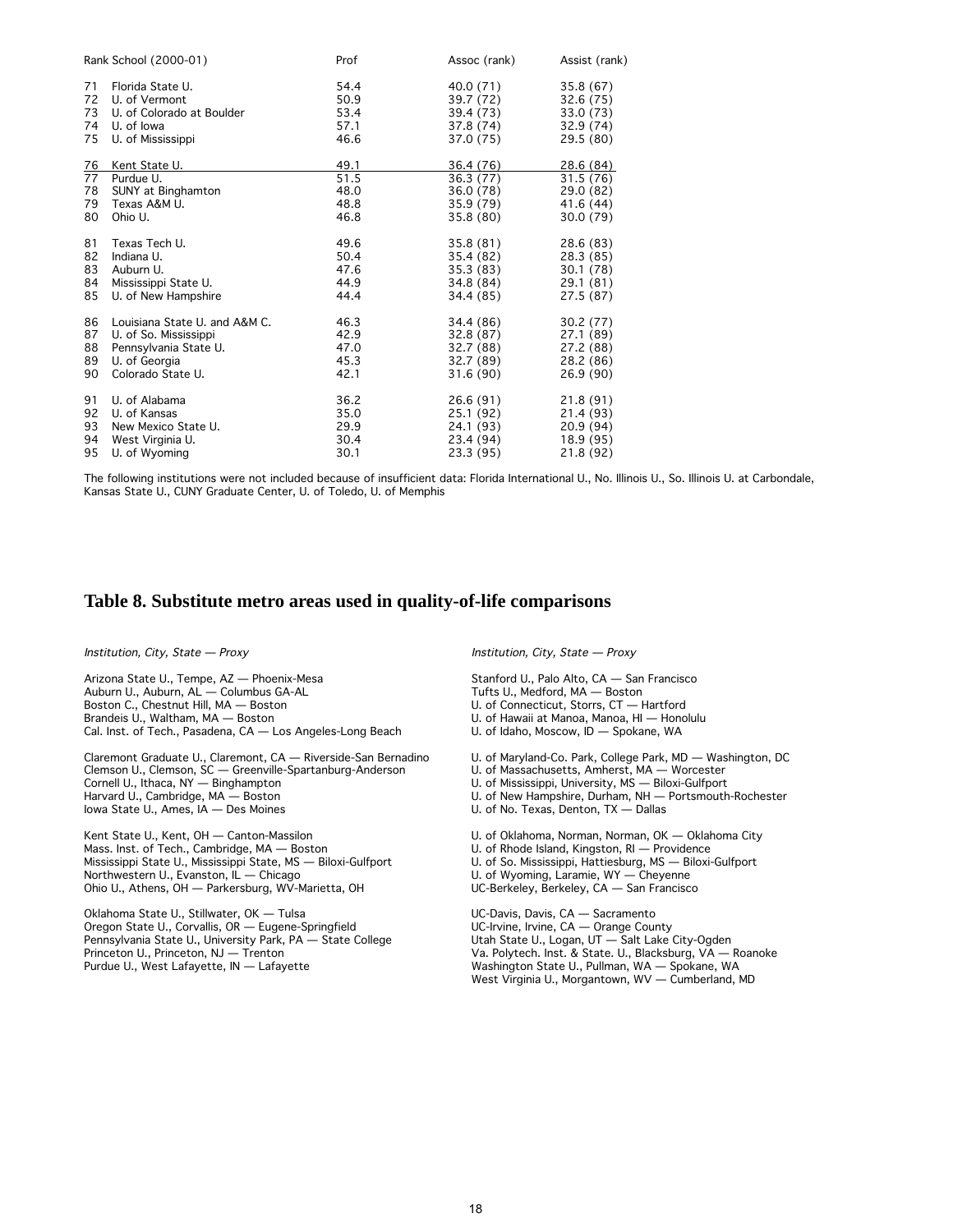| Table 9.                   | Rank                | School (2000-01)                                        | Prof         | Assoc (rank)           | Asst (rank)             |
|----------------------------|---------------------|---------------------------------------------------------|--------------|------------------------|-------------------------|
| <b>Change in Faculty</b>   | 1                   | Georgia State U.                                        | 58.1         | 41.5 (18)              | 40.1 (28)               |
| <b>Compensation at</b>     | 2                   | Emory U.                                                | 56.6         | 56.2(1)                | 56.9(3)                 |
|                            | 3<br>4              | U. of Pennsylvania<br>U. of Florida                     | 52.5<br>52.1 | 40.4 (28)<br>40.7 (22) | 46.7 (10)<br>36.4 (42)  |
| Doctoral/Research-         | 5                   | <b>UC-Los Angeles</b>                                   | 51.6         | 47.8 (3)               | 54.8 (5)                |
| <b>Extensive</b>           |                     |                                                         |              |                        |                         |
| Institutions, by           | 6<br>$\overline{7}$ | Georgia Inst. of Tech.<br>Old Dominion U.               | 50.0<br>49.9 | 41.5 (18)<br>37.1 (40) | 34.1 (53)<br>34.8 (50)  |
|                            | 8                   | U. of New Hampshire                                     | 48.0         | 47.2(4)                | 43.5 (14)               |
| Percentage,                | 9                   | UNC-Chapel Hill                                         | 47.6         | 45.9(6)                | 46.3 (11)               |
| 1992-2001                  | 10                  | U. of Missouri-Columbia                                 | 47.5         | 44.9 (7)               | 31.8(69)                |
| (Lines separate quintiles) | 11                  | UC-Berkeley                                             | 47.3         | 43.2 (12)              | 46.8(9)                 |
|                            | 12                  | Western Michigan U.                                     | 46.8         | 39.9(29)               | 39.2 (30)               |
|                            | 13<br>14            | U. of Oklahoma, Norman<br>U. of Virginia                | 46.2<br>46.1 | 33.8 (63)<br>46.7 (5)  | 28.5 (90)<br>40.6 (23)  |
|                            | 15                  | U. of Illinois-Urbana-Champaign                         | 44.9         | 40.9 (20)              | 40.3 (27)               |
|                            |                     |                                                         |              |                        |                         |
|                            | 16<br>17            | <b>UC-Riverside</b><br>Virginia Commonwealth U.         | 44.7<br>44.5 | 44.1 (10)<br>38.8 (35) | 56.8(4)<br>35.0 (49)    |
|                            | 17                  | UC-San Diego                                            | 44.5         | 39.9 (29)              | 42.5 (17)               |
|                            | 17                  | Rice U.                                                 | 44.5         | 35.8(47)               | 41.8 (19)               |
|                            | 20                  | Boston C.                                               | 44.4         | 32.4 (74)              | 20.8 (125)              |
|                            | 21                  | New York U.                                             | 43.6         | 33.5 (66)              | 31.5 (73)               |
|                            | 22                  | U. of South Carolina-Columbia                           | 43.3         | 41.8 (17)              | 32.6 (61)               |
|                            | 23<br>24            | U. of Minnesota-Twin Cities<br>U. of Michigan-Ann Arbor | 43.1<br>42.9 | 40.5(24)<br>35.3(54)   | 35.3(47)<br>33.3 (57)   |
|                            | 25                  | U. of Illinois-Chicago                                  | 42.5         | 43.1 (13)              | 40.8 (22)               |
|                            |                     |                                                         |              |                        |                         |
|                            | 26<br>27            | U. of Kansas<br>U. of Tennessee at Knoxville            | 42.3<br>42.1 | 34.6 (59)<br>44.8 (8)  | 34.6 (51)<br>31.0 (76)  |
|                            | 28                  | UC-Santa Barbara                                        | 41.7         | 36.9(42)               | 40.6(23)                |
|                            | 29<br>30            | UC-Santa Cruz<br>Washington U.                          | 41.5<br>41.3 | 39.7 (31)<br>31.7 (78) | 37.3 (36)<br>44.4 (12)  |
|                            |                     |                                                         |              |                        |                         |
|                            | 31                  | U. of Arkansas                                          | 41.2         | 40.4 (26)              | 41.3 (20)               |
|                            | 32<br>33            | Temple U.<br>UC-Davis                                   | 41.1<br>41.0 | 30.3(90)<br>44.1 (10)  | 11.5 (138)<br>42.9 (15) |
|                            | 34                  | Auburn U.                                               | 40.5         | 36.1 (45)              | 36.5(41)                |
|                            | 35                  | West Virginia U.                                        | 40.3         | 34.5 (60)              | 28.2 (92)               |
|                            | 36                  | UC-Irvine                                               | 40.1         | 39.2 (33)              | 43.8 (13)               |
|                            | 36                  | Oklahoma State U.                                       | 40.1         | 40.5(24)               | 37.1 (38)               |
|                            | 38                  | Northwestern U.                                         | 40.0         | 37.5 (38)              | 39.2 (30)               |
|                            | 38<br>40            | Arizona State U.<br>U. of Arizona                       | 40.0<br>39.9 | 37.4 (39)<br>36.6 (44) | 31.9(67)<br>32.6(61)    |
|                            |                     |                                                         |              |                        |                         |
|                            | 40<br>42            | No. Illinois U.<br>U. of Chicago                        | 39.9<br>39.2 | 36.8 (43)<br>40.8 (21) | 37.3 (36)<br>36.1(43)   |
|                            | 43                  | Va. Polytech. Inst. & State. U.                         | 38.9         | 40.7 (22)              | 40.9(21)                |
|                            | 43                  | N.C. State U.                                           | 38.9         | 43.0 (14)              | 40.5 (25)               |
|                            | 45                  | George Washington U.                                    | 38.4         | 38.4 (37)              | 36.0 (45)               |
|                            | 45                  | U. of Mississippi                                       | 38.4         | 42.4 (15)              | 22.2 (123)              |
|                            | 47                  | U. of Massachusetts                                     | 38.3         | 44.4 (9)               | 39.2 (30)               |
|                            | 48<br>49            | U. of Georgia<br>U. of Delaware                         | 38.0<br>37.8 | 39.4 (32)<br>32.7 (72) | 42.6 (16)<br>30.8(79)   |
|                            | 50                  | Stanford U.                                             | 37.7         | 35.1(55)               | 36.9(39)                |
|                            |                     |                                                         |              |                        |                         |
|                            | 51<br>51            | U. of Maryland-Co. Park<br>U. of Notre Dame             | 37.3<br>37.3 | 40.4 (26)<br>31.5(80)  | 57.7 (2)<br>33.5(55)    |
|                            | 53                  | U. of lowa                                              | 37.2         | 22.6 (130)             | 24.5 (115)              |
|                            | 54<br>54            | Oregon State U.                                         | 37.0<br>37.0 | 37.1(40)               | 30.0(84)                |
|                            |                     | Duke U.                                                 |              | 33.7 (64)              | 38.3 (34)               |
|                            | 54                  | U. of Utah                                              | 37.0         | 30.5 (87)              | 29.3(87)                |
|                            | 57<br>57            | U. of Wisconsin-Madison<br>Princeton U.                 | 36.9<br>36.9 | 39.2 (33)<br>49.6(2)   | 39.2 (30)<br>48.5(6)    |
|                            | 59                  | Saint Louis U.                                          | 36.6         | 26.8 (109)             | 18.9 (132)              |
|                            | 59                  | Carnegie Mellon U.                                      | 36.6         | 38.5 (36)              | 42.2 (18)               |
|                            | 61                  | Michigan State U.                                       | 36.5         | 35.7 (48)              | 32.6(61)                |
|                            | 62                  | Mississippi State U.                                    | 36.4         | 29.8 (95)              | 21.5 (124)              |
|                            | 63                  | U. of Nevada, Reno                                      | 35.9         | 33.5 (66)              | 31.0 (76)               |
|                            | 64<br>65            | U. of Oregon<br>U. of Idaho                             | 35.7<br>35.6 | 32.8 (70)<br>34.7 (58) | 36.6(40)<br>27.0 (103)  |
|                            |                     |                                                         |              |                        |                         |
|                            | 66                  | Yale U.                                                 | 35.3         | 33.2 (68)              | 32.8(59)                |
|                            | 66<br>68            | U. of Alabama<br>U. of So. Cal.                         | 35.3<br>35.1 | 31.5 (80)<br>32.1 (75) | 26.6 (106)<br>38.1 (35) |
|                            | 69                  | Colorado State U.                                       | 35.0         | 35.6 (50)              | 27.8 (97)               |
|                            | 70                  | Fordham U.                                              | 34.6         | 30.1 (92)              | 27.2 (102)              |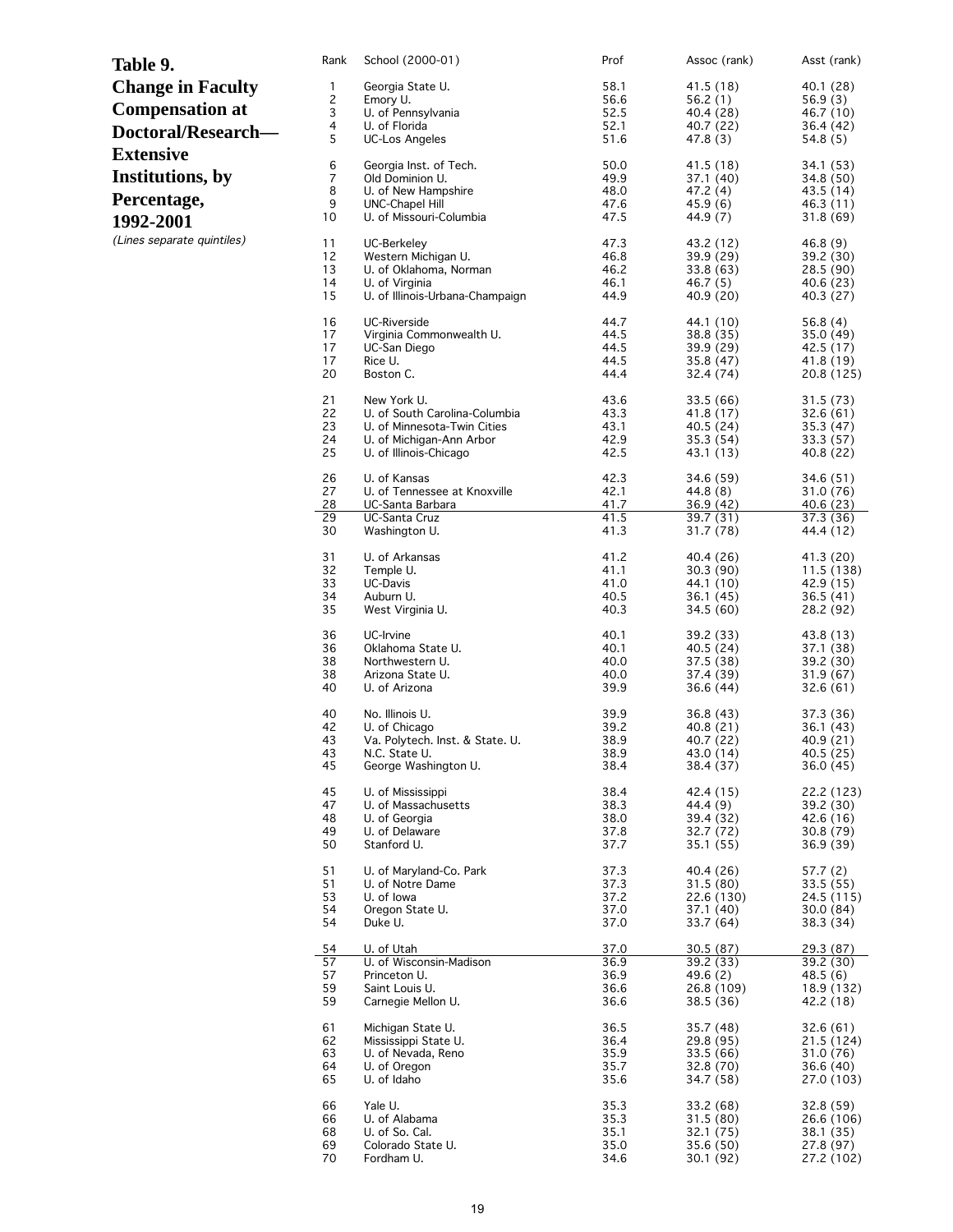| Rank       | School (2000-01)                                      | Prof         | Assoc (rank)             | Asst (rank)              |
|------------|-------------------------------------------------------|--------------|--------------------------|--------------------------|
| 70<br>72   | Ohio State U.<br>U. of Denver                         | 34.6<br>34.5 | 31.2 (82)<br>33.6 (65)   | 32.3 (65)<br>20.1 (129)  |
| 73<br>73   | Utah State U.<br>Indiana U.                           | 34.4<br>34.4 | 36.1 (45)<br>30.2 (91)   | 27.4 (100)<br>29.6 (86)  |
| 73         | U. of Louisville                                      | 34.4         | 35.4 (51)                | 31.7 (72)                |
| 76<br>77   | American U.<br>Cornell U.                             | 34.3<br>34.1 | 26.1 (117)<br>41.9 (16)  | 26.9 (104)<br>47.1 (7)   |
| 78         | Mass. Inst. of Tech.                                  | 33.7         | 27.3 (107)               | 39.3 (29)                |
| 79<br>79   | Kent State U.<br>U. of New Mexico                     | 33.5<br>33.5 | 32.8 (70)<br>33.1 (69)   | 24.0 (117)<br>27.9 (95)  |
|            |                                                       |              |                          |                          |
| 79<br>82   | Florida State U.<br>U. of Miami                       | 33.5<br>33.0 | 35.7 (48)<br>26.8 (109)  | 31.9 (67)<br>32.5(64)    |
| 83         | U. of Colorado at Boulder<br>U. of No. Texas          | 32.8         | 26.1 (117)               | 23.8 (118)               |
| 83<br>83   | So. Illinois U. at Carbondale                         | 32.8<br>32.8 | 23.8 (125)<br>29.5 (96)  | 17.6 (135)<br>32.8 (59)  |
| 86         | Pennsylvania State U.                                 | 32.6         | 26.3 (114)               | 28.0 (94)                |
| 87<br>88   | U. of Connecticut<br>U. of Texas at Arlington         | 32.5<br>32.3 | 27.3 (107)<br>26.3 (114) | 22.7 (122)<br>31.4 (74)  |
| 89         | Columbia U.                                           | 32.3         | 25.1 (119)               | 27.9 (95)                |
| 90         | Kansas State U.                                       | 32.2         | 35.4 (51)                | 33.8 (54)                |
| 90<br>90   | Tufts U.<br>U. of Wisconsin-Milwaukee                 | 32.2<br>32.2 | 29.4 (97)<br>34.2 (61)   | 20.5 (127)<br>24.6 (114) |
| 93         | U. of Maryland-Baltimore Co.                          | 31.9         | 32.6 (73)                | 30.2 (83)                |
| 94<br>95   | Texas A&M U.<br>Texas Tech U.                         | 31.8<br>31.6 | 31.1 (83)<br>31.1 (83)   | 75.7 (1)<br>20.7 (126)   |
| 96         | Harvard U.                                            | 31.2         | 35.4 (51)                | 35.1 (48)                |
| 97<br>98   | Wayne State U.<br>U. of Rhode Island                  | 31.1<br>30.9 | 30.4 (88)<br>30.4 (88)   | 18.0 (134)<br>19.3 (131) |
| 99         | U. of So. Mississippi                                 | 30.8         | 29.1 (99)                | 24.7 (112)               |
| 99         | U. of Nebraska-Lincoln                                | 30.8         | 28.8 (101)               | 25.1 (111)               |
| 99<br>102  | U. of Texas at Austin<br>Ohio U.                      | 30.8<br>30.7 | 29.1 (99)<br>26.6 (113)  | 33.5 (55)<br>28.6 (89)   |
| 102        | Washington State U.                                   | 30.7         | 34.8 (57)                | 33.2 (58)                |
| 104<br>105 | Clemson U.<br>Northeastern U.                         | 30.5<br>30.4 | 34.0 (62)<br>23.7 (126)  | 28.2 (92)<br>24.5 (115)  |
| 106        | U. of Kentucky                                        | 30.3         | 28.7 (102)               | 23.6 (120)               |
| 107        | Brown U.                                              | 29.6         | 28.4 (103)               | 30.6(80)                 |
| 108<br>109 | U. of Alabama at Birmingham<br>SUNY at Buffalo        | 28.9<br>28.6 | 29.2 (98)<br>28.3 (104)  | 36.1 (43)<br>35.7 (46)   |
| 109        | SUNY at Stonybrook                                    | 28.6         | 30.1 (92)                | 40.4 (26)                |
| 111<br>112 | Vanderbilt U.<br>Brandeis U.                          | 28.4<br>28.2 | 31.0 (85)<br>30.6 (86)   | 27.5 (99)<br>34.4 (52)   |
| 113        | U. of Wyoming                                         | 27.9         | 24.4 (121)               | 30.5 (81)                |
| 114<br>114 | Rutgers State U. of New Jersey<br>New Mexico State U. | 27.2<br>27.2 | 24.6 (120)<br>22.5 (131) | 22.8 (121)<br>29.9 (85)  |
| 114        | U. of Washington                                      | 27.2         | 32.0 (76)                | 27.6 (98)                |
| 114<br>118 | So. Methodist U.<br>Loyola U. of Chicago              | 27.2<br>26.8 | 24.2 (122)<br>23.9 (123) | 31.8(69)<br>28.5 (90)    |
| 118        | U. of Rochester                                       | 26.8         | 34.9 (56)                | 47.0 (8)                 |
| 120        | U. of So. Florida                                     | 26.7         | 32.0 (76)                | 20.4 (128)               |
| 121<br>122 | lowa State U.<br>Case Western Reserve U.              | 26.6<br>26.2 | 26.8 (109)<br>29.9 (94)  | 31.1(75)<br>25.8 (107)   |
| 123        | U. of Pittsburgh                                      | 25.9         | 23.9 (123)               | 29.0 (88)                |
| 124<br>125 | <b>SUNY</b> at Binghamton<br>U. of Cincinnati         | 25.1<br>24.9 | 27.6 (106)<br>28.1 (105) | 31.0 (76)<br>24.7 (112)  |
| 126        | Purdue U.                                             | 24.6         | 26.7 (112)               | 30.5(81)                 |
| 127        | SUNY at Albany                                        | 24.2         | 23.5 (127)               | 32.0 (66)                |
| 128<br>128 | Tulane U.<br>Catholic U. of America                   | 23.7<br>23.7 | 18.2 (137)<br>26.2 (116) | 31.8(69)<br>26.9 (104)   |
| 130        | Georgetown U.                                         | 23.4         | 23.4 (128)               | 25.3 (109)               |
| 130<br>132 | Syracuse U.<br>Louisiana State U. and A&M C.          | 23.4<br>20.5 | 31.7 (78)<br>20.6 (134)  | 25.3 (109)               |
| 133        | Lehigh U.                                             | 20.3         | 23.4 (128)               | 19.9 (130)<br>25.8 (107) |
| 134<br>135 | Cal. Inst. of Tech.<br>Claremont Graduate U.          | 19.5<br>19.2 | 18.4 (136)<br>21.2 (133) | 27.4 (100)<br>15.2 (136) |
| 136        | U. of Vermont                                         | 17.0         | 20.0 (135)               | 18.7 (133)               |
| 137        | Marquette U.                                          | 15.4         | 22.4 (132)               | 23.8 (118)               |
| 138<br>139 | U. of Houston<br>U. of Hawaii at Manoa                | 10.9<br>4.1  | 12.5 (138)<br>5.1 (139)  | 12.3 (137)<br>3.9(139)   |
|            |                                                       |              |                          |                          |

The following institutions were not included because of insufficient data: Howard U., Florida International U., Johns Hopkins U., Boston U., CUNY Graduate Center, Rensselaer Polytechnic Inst., Teachers C., Columbia U., Yeshiva U., U. of Toledo, U. of Memphis, Brigham Young U.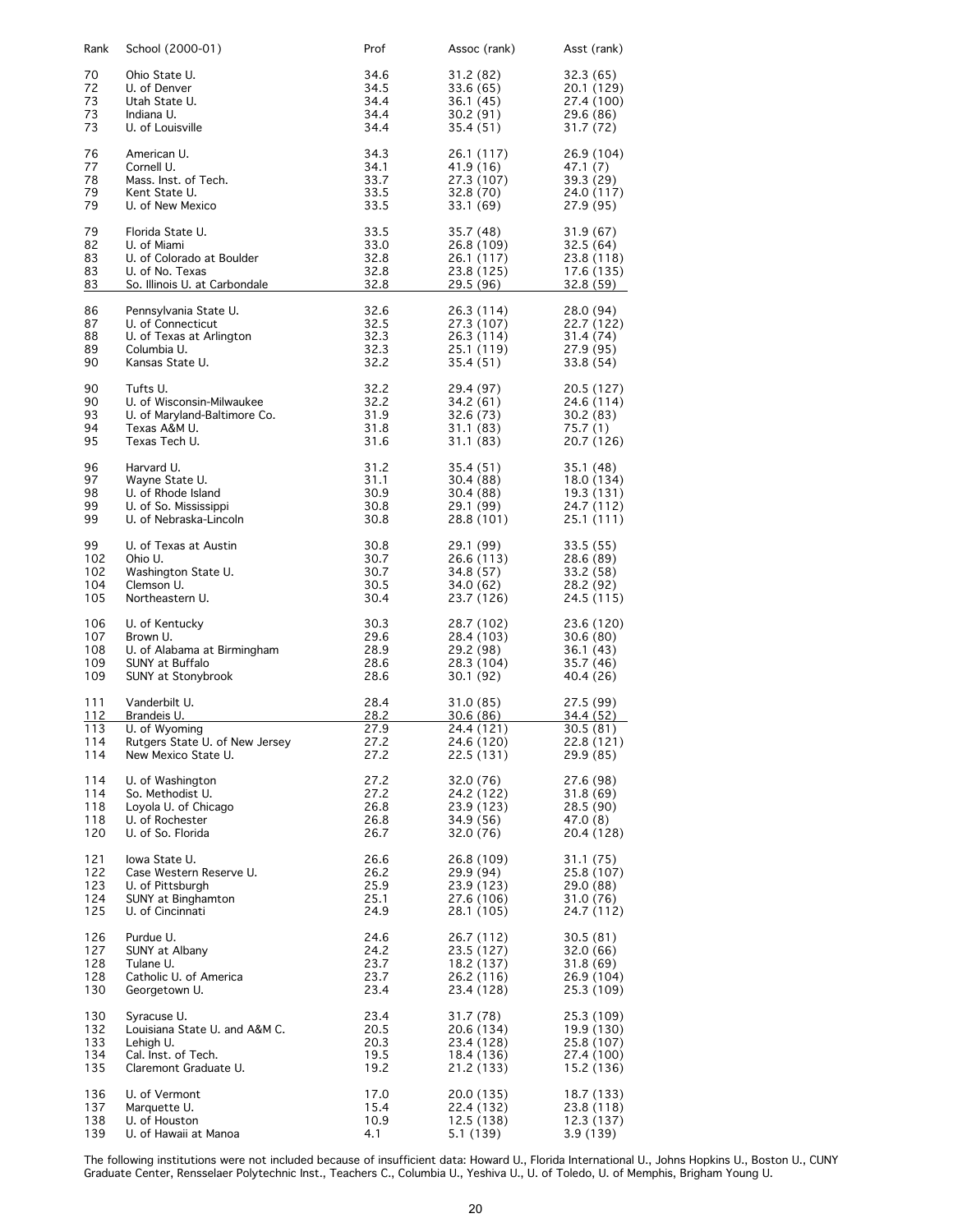| Table 10.                    | Rank         | School (2000-01)                                | Prof         | Assoc (rank)            | Asst (rank)             |
|------------------------------|--------------|-------------------------------------------------|--------------|-------------------------|-------------------------|
| <b>Change in Faculty</b>     | $\mathbf{1}$ | Georgia State U.                                | 60.3         | 43.2 (11)               | 42.1 (14)               |
|                              | 2            | Georgia Inst. of Tech.                          | 56.3         | 46.0 (7)                | 38.1 (30)               |
| <b>Salaries at Doctoral/</b> | 3            | UNC-Chapel Hill                                 | 50.4         | 47.8 (3)                | 48.1 (4)                |
| Research-                    | 4            | Emory U.                                        | 50.1         | 37.9 (30)               | 39.3 (26)               |
|                              | 5            | Old Dominion U.                                 | 50.0         | 37.0 (33)               | 36.3 (42)               |
| <b>Extensive</b>             | 6            | U. of Missouri-Columbia                         | 48.9         | 44.7 (8)                | 31.3 (72)               |
| Institutions, by             | 7            | U. of Virginia                                  | 48.3         | 49.4 (2)                | 43.3 (9)                |
|                              | 8            | Boston C.                                       | 47.0         | 32.0 (76)               | 19.2 (133)              |
| Percentage,                  | 9            | <b>UC-Los Angeles</b>                           | 46.6         | 40.6 (18)               | 46.9(6)                 |
|                              | 10           | Virginia Commonwealth U.                        | 45.8         | 40.5 (19)               | 36.6 (37)               |
| 1992-2001                    |              |                                                 |              |                         |                         |
| (Lines separate quintiles)   | 11           | Columbia U.                                     | 44.1         | 36.2 (47)               | 39.5(24)                |
|                              | 12           | U. of Tennessee at Knoxville                    | 43.9         | 46.2(5)                 | 30.3(82)                |
|                              | 12           | U. of Michigan-Ann Arbor                        | 43.9         | 35.7 (48)               | 33.3(59)                |
|                              | 14           | U. of Chicago                                   | 43.6         | 38.7 (27)               | 31.8(68)                |
|                              | 15           | U. of New Hampshire                             | 43.0         | 40.5 (19)               | 35.5 (47)               |
|                              | 16           | U. of South Carolina-Columbia                   | 42.9         | 40.9 (15)               | 31.3(72)                |
|                              | 17           | U. of Illinois-Urbana-Champaign                 | 42.5         | 37.0 (33)               | 36.2 (43)               |
|                              | 18           | U. of Arizona                                   | 42.4         | 40.8(17)                | 38.3(27)                |
|                              | 18           | U. of Kansas                                    | 42.4         | 34.2 (55)               | 35.9 (45)               |
|                              | 18           | UC-Berkeley                                     | 42.4         | 36.3 (45)               | 39.5 (24)               |
|                              | 21           | U. of Maryland-Co. Park                         | 42.2         | 43.3 (10)               | 59.3(2)                 |
|                              | 22           | U. of Oklahoma, Norman                          | 42.1         | 28.3 (109)              | 24.8 (116)              |
|                              | 23           | New York U.                                     | 42.0         | 33.8 (58)               | 30.8 (77)               |
|                              | 24           | Arizona State U.                                | 41.9         | 37.8 (31)               | 32.7 (62)               |
|                              | 24           | Texas Tech U.                                   | 41.9         | 39.7 (23)               | 30.9 (76)               |
|                              | 24           | U. of Massachusetts                             | 41.9         | 47.7(4)                 | 42.5(11)                |
|                              | 27<br>27     | U. of Pennsylvania                              | 41.7<br>41.7 | 38.5 (29)               | 42.2 (12)               |
|                              | 29           | <u>Mississippi State U.</u><br>West Virginia U. | 41.4         | 32.4 (71)<br>35.2 (49)  | 26.1 (109)<br>28.4 (95) |
|                              | 30           | Washington U.                                   | 41.1         | 30.4(91)                | 47.7 (5)                |
|                              |              |                                                 |              |                         |                         |
|                              | 31<br>32     | N.C. State U.<br>U. of Minnesota-Twin Cities    | 41.0<br>40.8 | 44.6 (9)                | 41.6 (15)               |
|                              | 33           | Northwestern U.                                 | 40.7         | 38.9 (26)<br>37.0 (33)  | 32.5(64)<br>38.2 (28)   |
|                              | 34           | Harvard U.                                      | 40.1         | 42.2 (13)               | 43.2 (10)               |
|                              | 34           | U. of Illinois-Chicago                          | 40.1         | 39.1(24)                | 36.5(40)                |
|                              |              |                                                 |              |                         |                         |
|                              | 36           | U. of Georgia                                   | 40.0         | 40.0 (22)               | 40.3 (23)               |
|                              | 37<br>37     | U. of Florida<br>Florida State U.               | 39.9<br>39.9 | 49.8 (1)                | 40.9(19)<br>37.9 (32)   |
|                              | 39           | Rice U.                                         | 39.8         | 42.3 (12)<br>28.8 (105) | 38.0 (31)               |
|                              | 40           | U. of Arkansas                                  | 39.5         | 36.3(45)                | 37.0 (35)               |
|                              |              |                                                 |              |                         |                         |
|                              | 41<br>42     | George Washington U.                            | 39.2         | 38.6 (28)               | 35.2 (51)               |
|                              | 42           | Temple U.<br>UC-San Diego                       | 39.1<br>39.1 | 29.1 (101)              | 15.5 (138)              |
|                              | 44           | Auburn U.                                       | 39.0         | 32.7 (66)<br>34.9 (51)  | 35.3 (49)<br>34.7 (54)  |
|                              | 45           | UC-Riverside                                    | 38.9         | 36.7 (40)               | 49.0(3)                 |
|                              | 45           | Stanford U.                                     | 38.9         | 36.8 (37)               |                         |
|                              |              |                                                 |              |                         | 38.2 (28)               |
|                              | 47<br>48     | U. of Delaware<br>U. of Mississippi             | 38.7<br>38.3 | 32.3 (72)<br>41.9 (14)  | 31.1 (75)<br>20.6 (131) |
|                              | 49           | U. of Wisconsin-Madison                         | 38.0         | 40.5 (19)               | 40.4 (21)               |
|                              | 50           | Va. Polytech. Inst. & State. U.                 | 37.8         | 40.9 (15)               | 40.8 (20)               |
|                              |              | Yale U.                                         |              |                         |                         |
|                              | 51<br>52     | Fordham U.                                      | 37.6<br>37.3 | 32.7 (66)<br>32.3 (72)  | 34.3 (56)<br>28.9 (93)  |
|                              | 53           | U. of Utah                                      | 37.2         | 31.4 (82)               | 32.4 (65)               |
|                              | 54           | U. of No. Texas                                 | 37.1         | 29.3 (100)              | 24.4 (117)              |
|                              | 55           | U. of Notre Dame                                | 37.0         | 30.1 (95)               | 29.4 (91)               |
|                              | 56           | Duke U.                                         | 36.9         | 31.7 (80)               | 35.6 (46)               |
|                              | 57           | UC-Santa Barbara                                | 36.6         | 30.0 (97)               | 33.7 (57)               |
|                              | 58           | Michigan State U.                               | 36.5         | 35.1 (50)               | 32.0 (66)               |
|                              | 58           | Saint Louis U.                                  | 36.5         | 31.1 (88)               | 24.9 (115)              |
|                              | 60           | U. of Maryland-Baltimore Co.                    | 36.4         | 37.3 (32)               | 31.7 (70)               |
|                              | 61           | Pennsylvania State U.                           | 36.3         | 29.1 (101)              | 30.8 (77)               |
|                              | 61           | U. of Miami                                     | 36.3         | 25.1 (121)              | 36.6 (37)               |
|                              | 61           | No. Illinois U.                                 | 36.3         | 31.5 (81)               | 31.2 (74)               |
|                              | 61           | Colorado State U.                               | 36.3         | 37.0 (33)               | 28.9 (93)               |
|                              | 65           | So. Methodist U.                                | 36.1         | 28.5 (108)              | 35.5 (47)               |
|                              | 66           | Texas A&M U.                                    | 36.0         | 36.7 (40)               | 87.2 (1)                |
|                              | 67           | UC-Santa Cruz                                   | 35.9         | 32.9 (63)               | 30.4 (79)               |
|                              | 68           | U. of lowa                                      | 35.7         | 24.0 (127)              | 27.6 (101)              |
|                              | 69           | Princeton U.                                    | 35.6         | 46.1 (6)                | 45.6 (8)                |
|                              | 70           | Oregon State U.                                 | 35.5         | 34.3 (54)               | 26.5 (106)              |